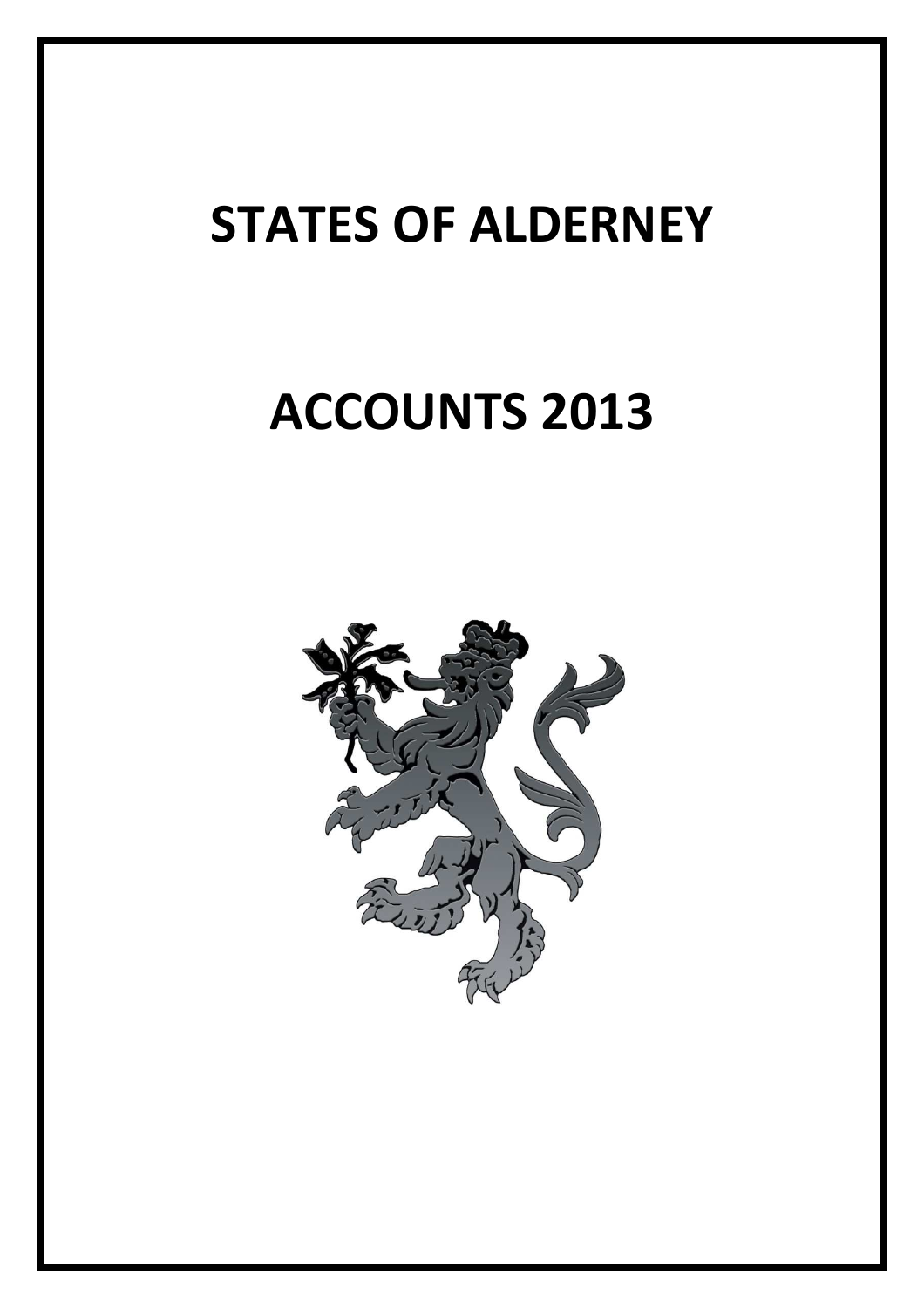## **STATEMENT OF RESPONSIBILITIES OF THE POLICY AND FINANCE COMMITTEE AND THE STATES TREASURER**

The States Treasurer is responsible for preparing accounts for each financial year which fairly summarise, in all material respects, the transactions of the States of Alderney for that period and are in accordance with the applicable law. In preparing those accounts she is required to:

- select suitable accounting policies and apply them consistently; and
- make judgements and estimates that are reasonable and prudent.

The Policy and Finance Committee acknowledges that it is responsible for keeping proper accounting records which disclose with reasonable accuracy at any time the financial position of the States of Alderney and to enable them to ensure that the accounts comply with The Government of Alderney Law, 2004, as amended. They are also responsible for safeguarding the assets of the States of Alderney and for taking reasonable steps for the prevention and detection of fraud and other irregularities.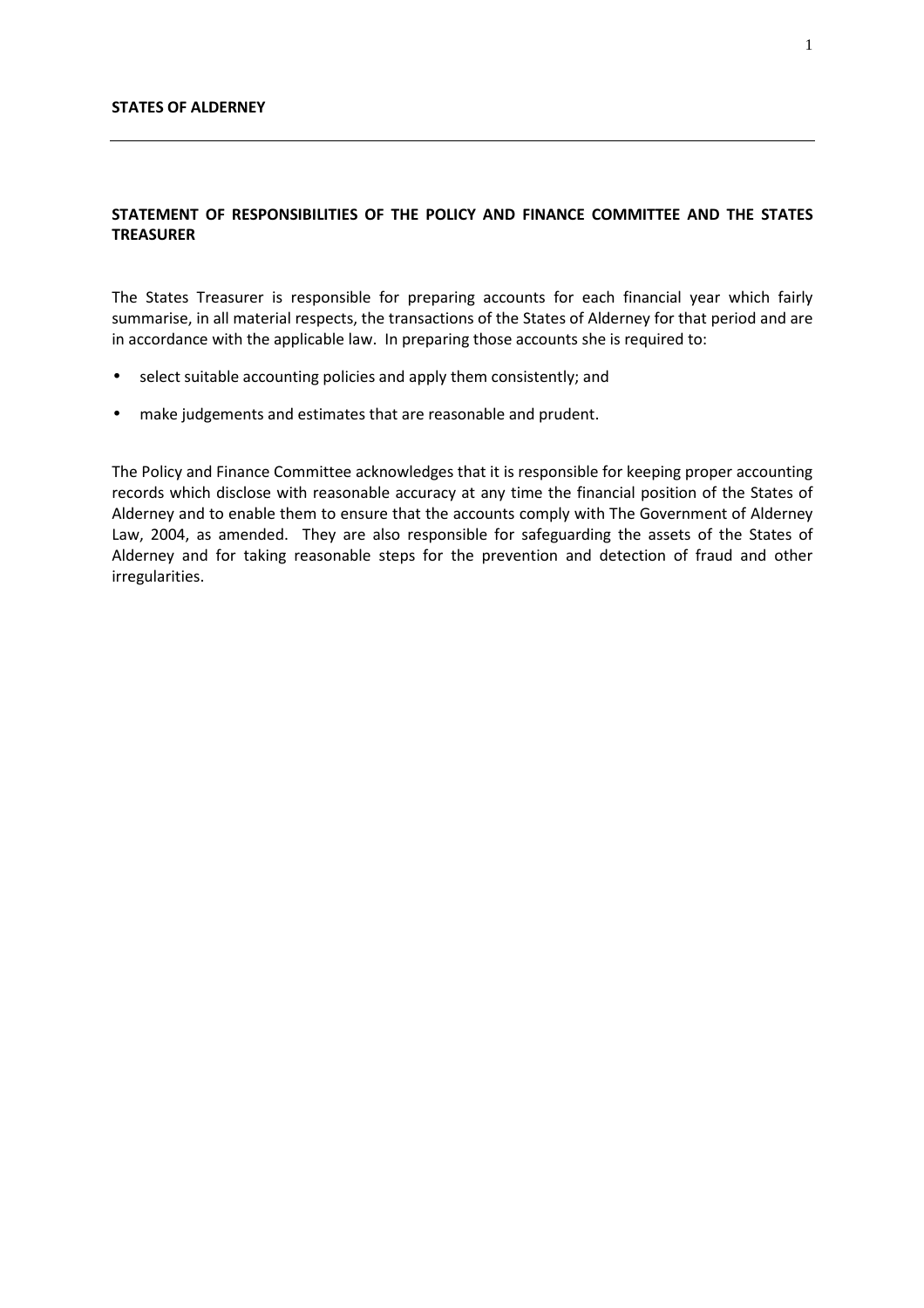## **Independent auditor's report to the Policy and Finance Committee**

We have audited the financial statements of The States of Alderney (the "States") for the year ended 31 December 2013 which comprise the Revenue Income and Expenditure Accounts, Capital Account, Summary of Balances and the related notes. These financial statements have been prepared under the accounting policies set out therein.

This report is made solely to the Policy and Finance Committee, as a body, in accordance with the terms of our engagement letter dated 06 February 2012. Our audit work has been undertaken so that we might state to the Policy and Finance Committee those matters we have been engaged to state to them in an auditor's report and for no other purpose. To the fullest extent permitted by law, we do not accept or assume responsibility to anyone other than the States and the Policy and Finance Committee as a body, for our audit work, for this report, or for the opinions we have formed.

## **Respective responsibilities of the Policy and Finance Committee and the States Treasurer and auditor**

As explained more fully in the Statement of responsibilities of the Policy and Finance Committee and the States Treasurer set out on page 1, the States Treasurer is responsible for the preparation of the financial statements in accordance with the accounting policies set out in note 1. Our responsibility is to audit and express an opinion on the financial statements having regard to International Standards on Auditing (UK and Ireland). Those standards require compliance with the Auditing Practices Board's (APB's) Ethical Standards for Auditors.

## **Scope of the audit of the financial statements**

An audit involves obtaining evidence about the amounts and disclosures in the financial statements sufficient to give reasonable assurance that the financial statements are free from material misstatement, whether caused by fraud or error. This includes an assessment of: whether the accounting policies are appropriate to the States circumstances and have been consistently applied and adequately disclosed; the reasonableness of significant accounting estimates made by the States Treasurer; and the overall presentation of the financial statements. In view of the purpose for which these financial statements have been prepared, however, we did not assess the overall presentation of the financial statements which would have been required if we were to express an audit opinion under International Standards on Auditing (UK and Ireland).

## **Opinion on financial statements**

In our opinion the financial statements fairly summarise the transactions for the year ended 31 December 2013 in accordance with the accounting policies set out in note 1.

## **Matters on which we report by exception**

We have nothing to report in respect of the following matters where the terms of our engagement letter require us to report to you if, in our opinion:

- the States has not kept proper accounting records; or
- the financial statements are not in agreement with the accounting records; or
- we have not received all the information and explanations, which to the best of our knowledge and belief are necessary for the purpose of our audit.

*[Original Signed]* 

**KPMG Channel Islands Limited**  *Chartered Accountants*  Guernsey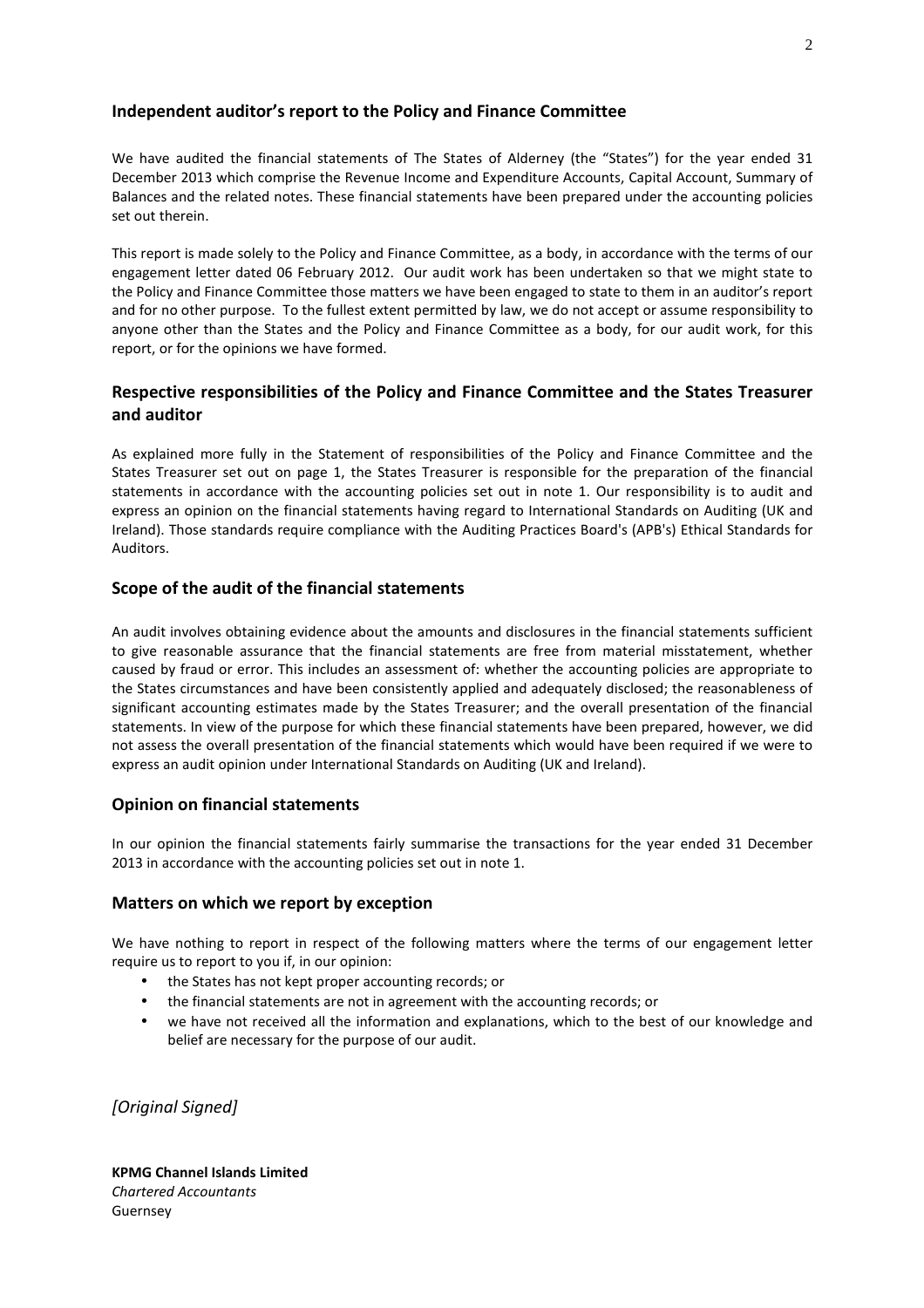#### **NOTES TO THE ACCOUNTS**

#### **1. PRINCIPAL ACCOUNTING POLICIES**

- a. General revenue account receipts and payments arising during the year and in the month following the year end are brought into account in the accounting year to which they relate. Rental income, numismatic revenue and Harbour account revenues are accounted for on an accruals basis.
- b. Capital expenditure from general revenue account votes is written off in the year in which it is incurred. Depreciation is therefore not provided.

## **2. PENSION COSTS**

#### **The States of Alderney 1982 Pension Scheme**

The States provides pension arrangements for the majority of employees through a defined benefit scheme (the "1982 Scheme") and the related costs are assessed in accordance with the advice of the Scheme Actuary. The assets of this scheme are held separately from those of the States in an independently administered fund and are invested in a Unitised With-Profits Policy with Aviva (until 31 December 2013). As previously reported the final salary scheme has been closed to new entrants from 31 December 2011.

 As approved by the States of Alderney in April 2013, the structured withdrawal from Aviva was completed during the year, and an amended investment strategy commenced in 2014, using several alternative fund managers to take on the Aviva role.

In preparing the disclosures for the States of Alderney (the "States") accounts, the States have noted the disclosure requirements of Financial Reporting Standard 17, "Retirement Benefits" (FRS 17). The States has used actuarial calculations provided by the actuary to identify the implications of any surplus/(deficit) to the States as at 1 January 2012, the date of the last actuarial valuation.

The calculations have been carried out by a qualified independent actuary based on the results of the last full actuarial valuation, updated to 31 December 2013.

|                               | Valuation at<br>31 December 2013 | Valuation at<br>31 December 2012 |
|-------------------------------|----------------------------------|----------------------------------|
| Pensionable salary growth     | 4.5% pa                          | $4.1\%$ pa                       |
| Pension escalation in payment |                                  |                                  |
| $-$ to 31.12.2009             | 4.0% pa                          | $4.0%$ pa                        |
| $-$ from 01.01.2010           | $3.0%$ pa                        | 3.0% pa                          |
| Discount rate                 | 4.4% pa                          | $4.1\%$ pa                       |
| Inflation assumption          | 3.7% pa                          | $3.6%$ pa                        |

The major assumptions used by the actuary were (in nominal terms):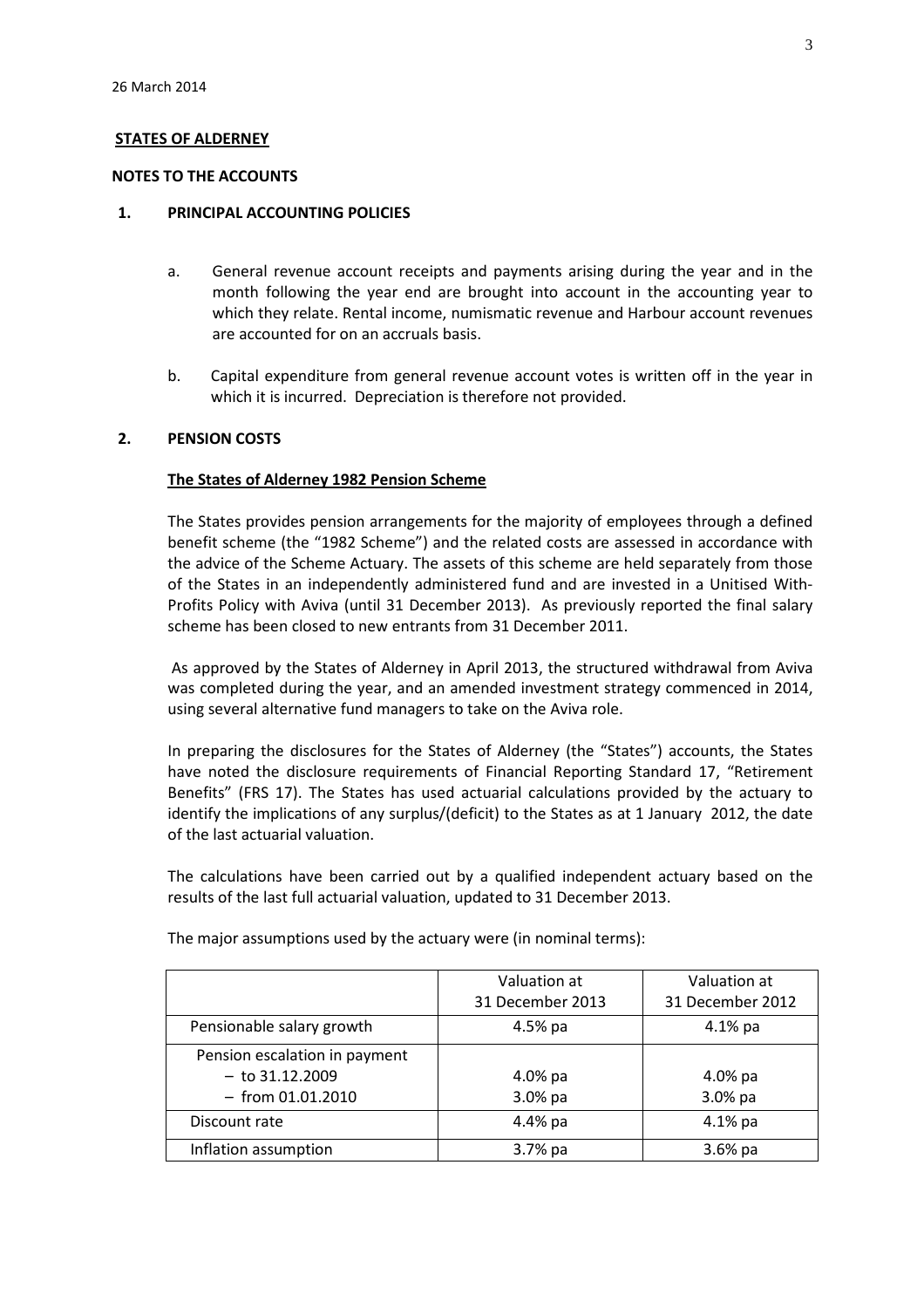#### **NOTES TO THE ACCOUNTS - continued**

## **PENSION COSTS (Continued)**

The assets in the scheme and the expected rate of return were:

|                           | Value at    | Expected   | Value at    | Expected   |
|---------------------------|-------------|------------|-------------|------------|
|                           | 31 December | return for | 31 December | return for |
|                           | 2013        | 2014       | 2012        | 2013       |
| Fair value of plan assets | £3,943,000  | 1.5%       | £3,317,000  | 5.0%       |

|                                     | 2013           | 2012           |
|-------------------------------------|----------------|----------------|
| Fair value of plan assets           | £3,943,000     | £3,317,000     |
| Present value of funded obligations | (E7,066,000)   | (E6, 743, 000) |
| Deficit in the scheme               | (E3, 123, 000) | (E3, 426, 000) |
| <b>Net pension liability</b>        | (E3, 123, 000) | (E3, 426, 000) |

Over the year to 31 December 2013 the employer contributed at the rate of 20% of pensionable salaries, subject to review at future actuarial valuations. The employee's contribution was 6.5% of pensionable salaries. Employee's Death in Service benefits are secured under a separate policy. The Actuary has based the above calculations on the assumption that 25% of scheme members will retire at age 60 and 75% at age 65.

In 2013 Employer premiums amounted to £256,627 (2012: £242,304) in addition to a single premium payment of £25,000 (2012: £105,300), and Employee premiums were £83,404 (2012: £78,749). In addition the Employees Death in Service policy amounted to £15,888 (2012: £14,980).

#### **The States of Alderney 2013 Pension Scheme**

As approved by the States of Alderney, the new Defined Contributions Scheme, came into effect from 1 January 2013, and is administered by BWCI. Although there were no new entrants to the scheme during 2013 the employee contribution is set at 6.5% (as per the existing scheme), and the employers contribution rate at 7.5%, increasing annually by 0.5% up to a maximum of 12.5%.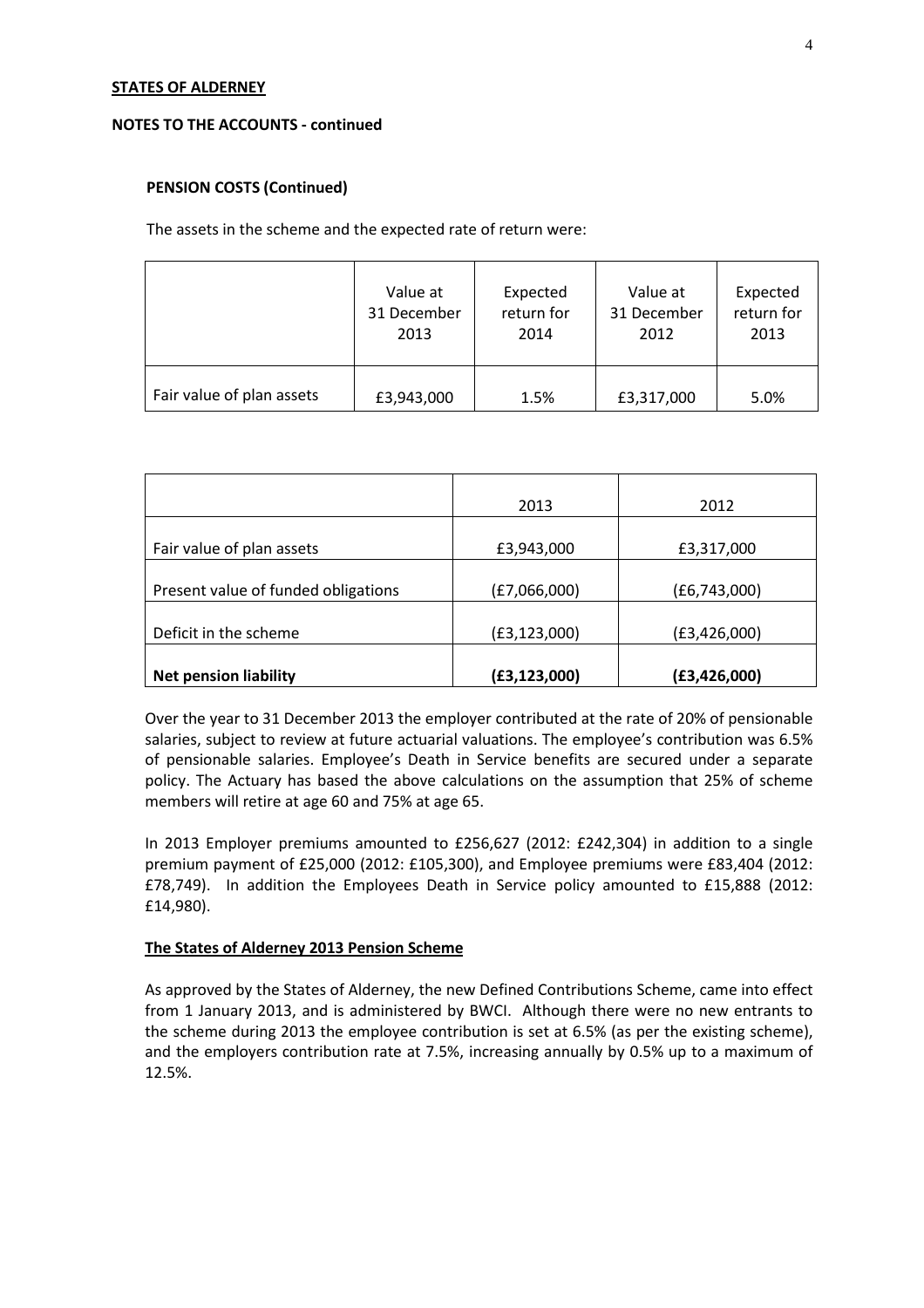#### **NOTES TO THE ACCOUNTS - continued**

#### **3. RELATED PARTY TRANSACTIONS**

The States of Alderney is responsible for the functions of the Water Board, which is a separate trading entity. During 2013 the States purchased goods and services from the Water Board to the value of £13,817 (2012: £13,050), and provided goods and services to the Board to the value of £49,036 (2012: £52,268).

The Royal Connaught Residential Home Limited is a States owned Company. During 2013 the States provided goods and services to the Company to the value of £42,516 (2012: £78,317).

The States has a majority share-holding in Alderney Electricity Ltd and purchases electricity, oil and specialist electrical services from the Company. In 2013 the value of these purchases was £136,189 (2012: £131,761). The States has provided goods and services to the Company during 2013 to the value of £62,898 (2012: £80,277).

Mr Ian Tugby is a member of the States of Alderney, and is also the beneficial owner of Tugby Contractors Ltd. During 2013 the States of Alderney purchased goods and services from Tugby Contractors Ltd to the value of £13,869 (2012: £44,904).

#### **4. BUDGET APPROVALS**

The original budget for 2013 was approved by the States of Alderney at the meeting held on 17 October 2012, with the revised budget approved by the States of Alderney on 23 October 2013.

#### **5. ALDERNEY GAMBLING CONTROL COMMISSION**

During the year the States of Alderney received a total of £4,710,650 (2012: £4,835,650) in respect of licences issued by the Commission under the Gambling (Alderney) Law 1999. This sum was transferred in total to the Commission to defray expenses with surpluses payable to the States on a quarterly basis. In 2013 the surplus received from the Commission amounted to £2,331,863 (2012: £2,337,593).

An extract from the Alderney Gambling Control Commission's financial statements for 2013 will be available to the States in April 2014.

#### **6. ALDERNEY eGAMBLING LIMITED**

During 2013 Alderney eGambling Ltd, a wholly States owned company, continues to handle the promotion and development of the on-line gambling industry in Alderney. A report on the company's activity and accounts for 2013 will be available to the States in April 2014.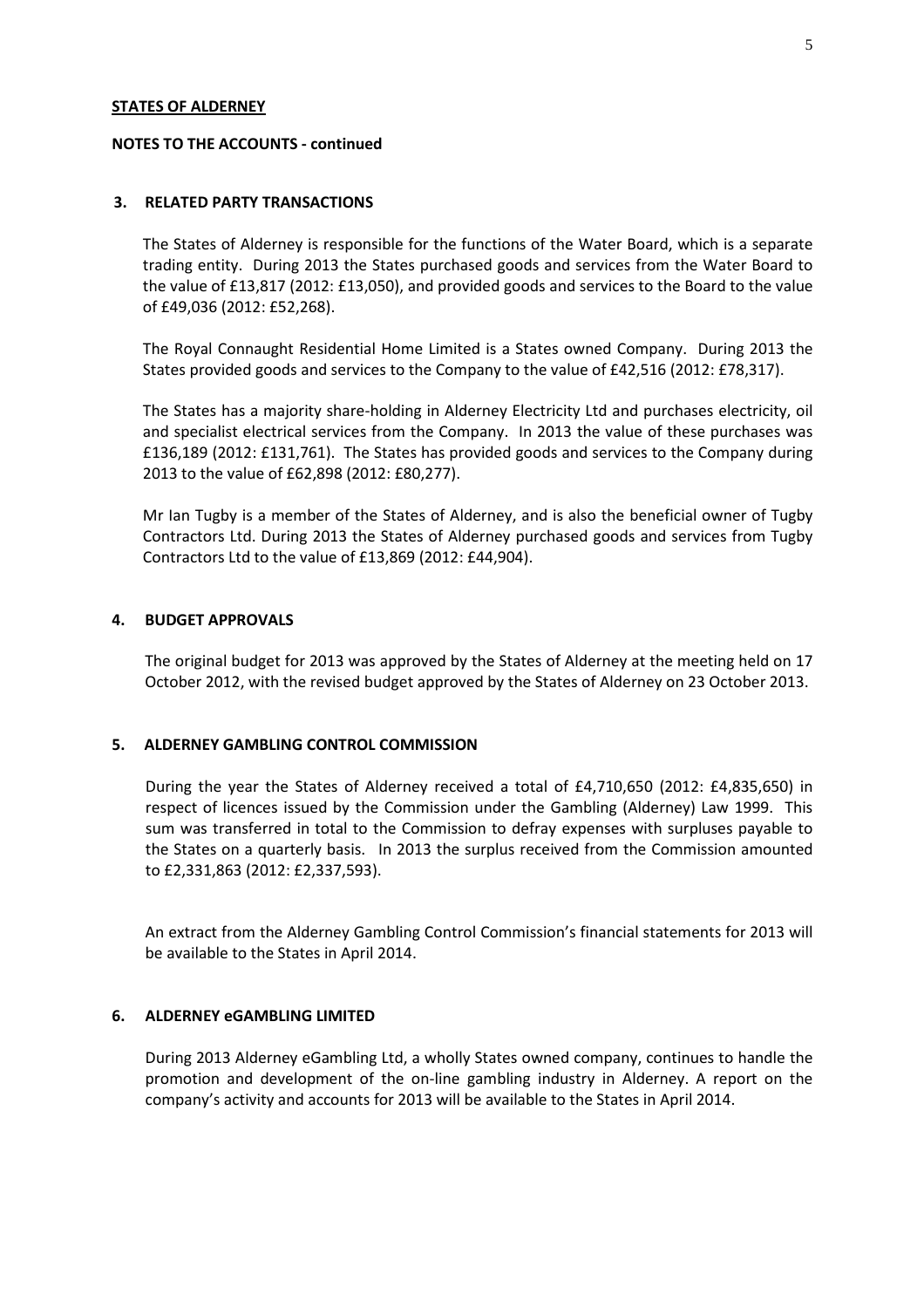#### **NOTES TO THE ACCOUNTS - continued**

#### **7. ALDERNEY eGAMBLING ADVISERS LIMITED**

In July 2013 a new wholly States owned Company, Alderney eGambling Advisors Limited was established, in order to provide advice and assistance on the creation of online gambling regimes, and consultancy services to regulators. As the Company was inactive during 2013, with no significant income or expenditure occurring within the financial year, a report on the Company's activities will be included in the 2014 report.

#### **8. ALDERNEY COMMISSION FOR RENEWABLE ENERGY**

With effect from 10 November 2008 the Alderney Commission for Renewable Energy (ACRE), was appointed by the States as a statutory body operating under the provisions of the Renewable Energy (Alderney), Law 2007. A report on the Commission's activities and accounts for 2013 will be available to the States in April 2014.

#### **9. ROYAL CONNAUGHT RESIDENTIAL HOME LIMITED**

The Royal Connaught is a States owned Company managed by the Board of Directors, with responsibility for the administration of the Jubilee & Sydney Herival House and the Royal Connaught Residential Care Home. A report on the Board's activities and accounts for 2013 will be available to the States at a later date in 2014.

#### **10. ALDERNEY HARBOUR ACCOUNT**

The trading deficit is debited to the General Services Committee and capital expenditure is funded by the General Services Committee.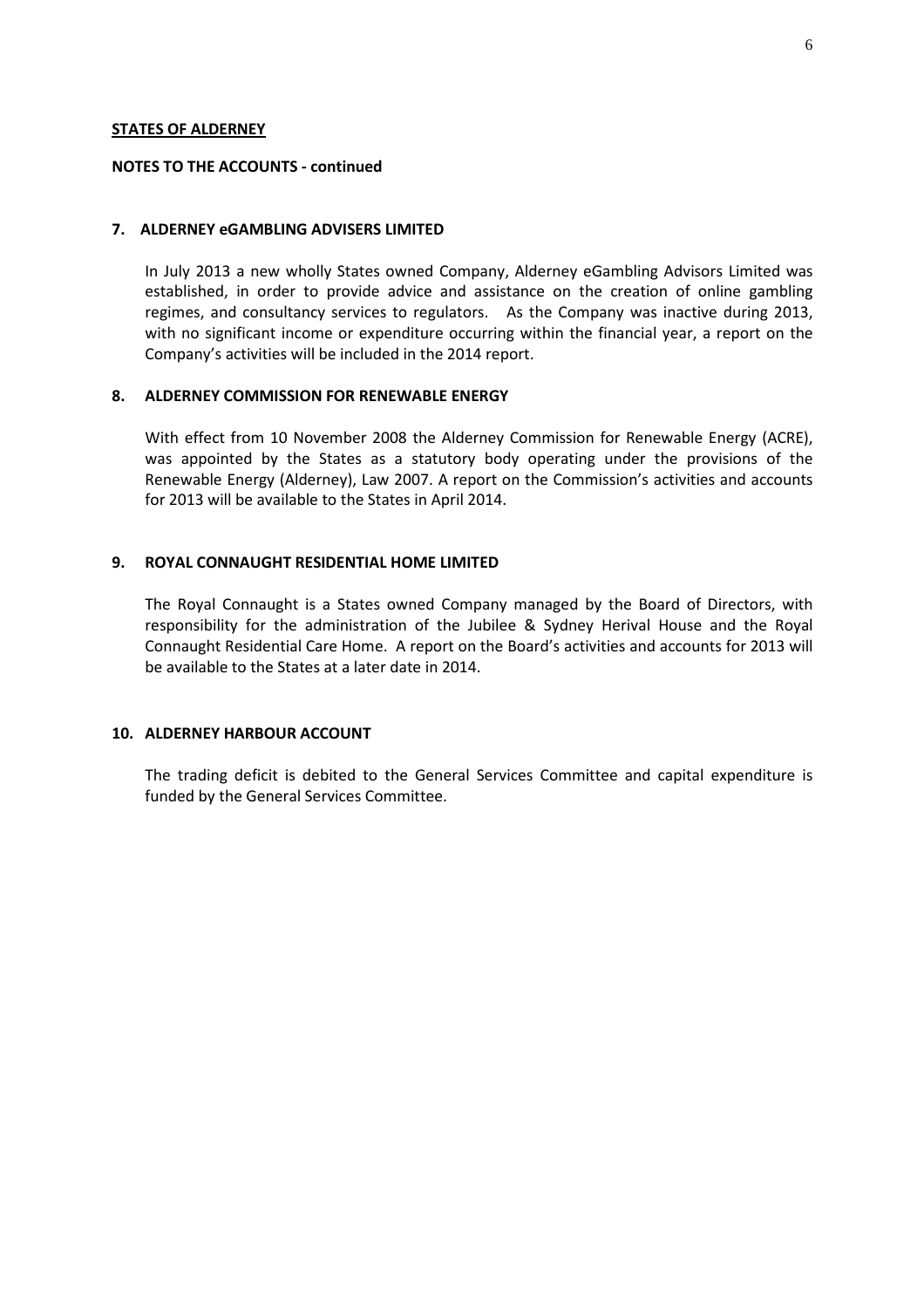## **SUMMARY OF GENERAL REVENUE INCOME AND EXPENDITURE**

for the year ended 31 December 2013

|                                                                                                                                                                                 | Accounts 2013                                    | <b>Revised Budget</b><br>2013          | <b>Budget</b><br>2013        | Accounts 2012                          |  |
|---------------------------------------------------------------------------------------------------------------------------------------------------------------------------------|--------------------------------------------------|----------------------------------------|------------------------------|----------------------------------------|--|
|                                                                                                                                                                                 | £                                                | £                                      | £                            | £                                      |  |
| <b>INCOME ON REVENUE ACCOUNT</b>                                                                                                                                                |                                                  |                                        |                              |                                        |  |
| Building and Development Control Committee<br><b>General Services Committee</b><br>Policy and Finance Committee<br>Timing Differences 2012<br><b>Transfer from Coin Reserve</b> | 23,432<br>227,345<br>735,442<br>10,500<br>21,150 | 11,500<br>203,309<br>707,329<br>10,500 | 21,000<br>315,050<br>735,400 | 23,956<br>227,222<br>762,328<br>41,700 |  |
| TOTAL INCOME ON REVENUE ACCOUNT                                                                                                                                                 | 1,017,869                                        | 932,638                                | 1,071,450                    | 1,055,206                              |  |
| Strategic Development/Budget Reserves<br>Net revenue cash allocation from States of Guernsey                                                                                    | 1,976,200                                        | 205,000<br>1,960,000                   | 1,940,000                    | 1,932,650                              |  |
|                                                                                                                                                                                 | 2,994,069                                        | 3,097,638                              | 3,011,450                    | 2,987,856                              |  |

|                                                                                                                 | <b>Accounts 2013</b>             | <b>Revised Budget</b><br>2013     | <b>Budget</b><br>2013            | <b>Accounts 2012</b>             |
|-----------------------------------------------------------------------------------------------------------------|----------------------------------|-----------------------------------|----------------------------------|----------------------------------|
| <b>EXPENDITURE ON REVENUE ACCOUNT</b>                                                                           | £                                | £                                 | £                                | £                                |
| Building and Development Control Committee<br><b>General Services Committee</b><br>Policy and Finance Committee | 99,835<br>1,503,101<br>1,391,133 | 121,365<br>1,581,901<br>1,394,372 | 90,550<br>1,630,870<br>1,290,030 | 93,012<br>1,575,042<br>1,309,283 |
| TOTAL EXPENDITURE ON REVENUE ACCOUNT                                                                            | 2,994,069                        | 3,097,638                         | 3,011,450                        | 2,977,337                        |
| Surplus for the Year                                                                                            |                                  |                                   | -                                | 10,519                           |
|                                                                                                                 | 2,994,069                        | 3,097,638                         | 3,011,450                        | 2,987,856                        |

*[Original Signed]*

**K A HATCHER-GAUDION STATES TREASURER**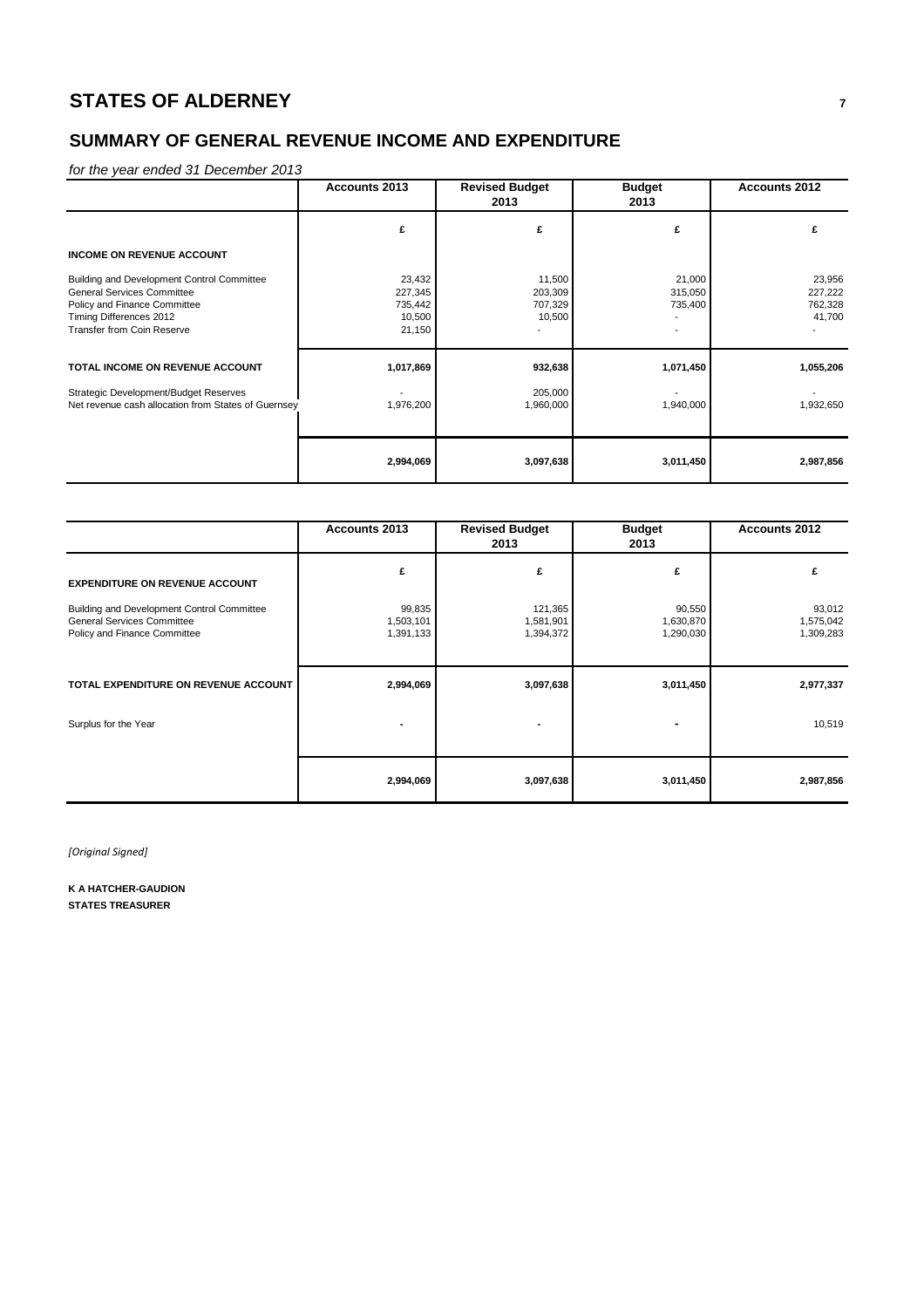# **STATES OF ALDERNEY <sup>8</sup> BUILDING AND DEVELOPMENT CONTROL COMMITTEE**

| <b>Accounts 2013</b>                                                                |        | <b>Revised Budget</b><br>2013 | <b>Budget</b><br>2013              | <b>Accounts 2012</b> |  |
|-------------------------------------------------------------------------------------|--------|-------------------------------|------------------------------------|----------------------|--|
| <b>INCOME</b><br>Planning and Building fees<br>Land Use Plan Inquiries - recoveries | 23,432 | 11,500                        | 21,000<br>$\overline{\phantom{a}}$ | 23,956               |  |
| <b>TOTAL REVENUE INCOME</b>                                                         | 23,432 | 11,500                        | 21,000                             | 23,956               |  |

|                                         | <b>Accounts 2013</b> | <b>Revised Budget</b><br>2013 | <b>Budget</b><br>2013 | <b>Accounts 2012</b> |
|-----------------------------------------|----------------------|-------------------------------|-----------------------|----------------------|
| <b>EXPENDITURE</b>                      | £                    | £                             | £                     | £                    |
| Administration                          |                      |                               |                       |                      |
| Staff                                   | 72,942               | 65,765                        | 65,450                | 81,213               |
| Supplies and services                   | 7,305                | 8,100                         | 9,100                 | 7,315                |
| <b>Environmental Impact Assessments</b> |                      | 1,000                         |                       | 963                  |
| <b>Consultants Fees</b>                 | 300                  | 3,000                         | 3,000                 |                      |
| <b>Planning Review</b>                  | 15,730               | 40,000                        |                       |                      |
| Planning records system                 | 3,090                | 3,000                         | 3,000                 | 3,054                |
| Land Use Plan Inquiries                 |                      |                               | 8,000                 |                      |
| <b>External Planning Advice</b>         | 468                  | 500                           | 2,000                 | 467                  |
| <b>TOTAL REVENUE EXPENDITURE</b>        | 99,835               | 121,365                       | 90,550                | 93,012               |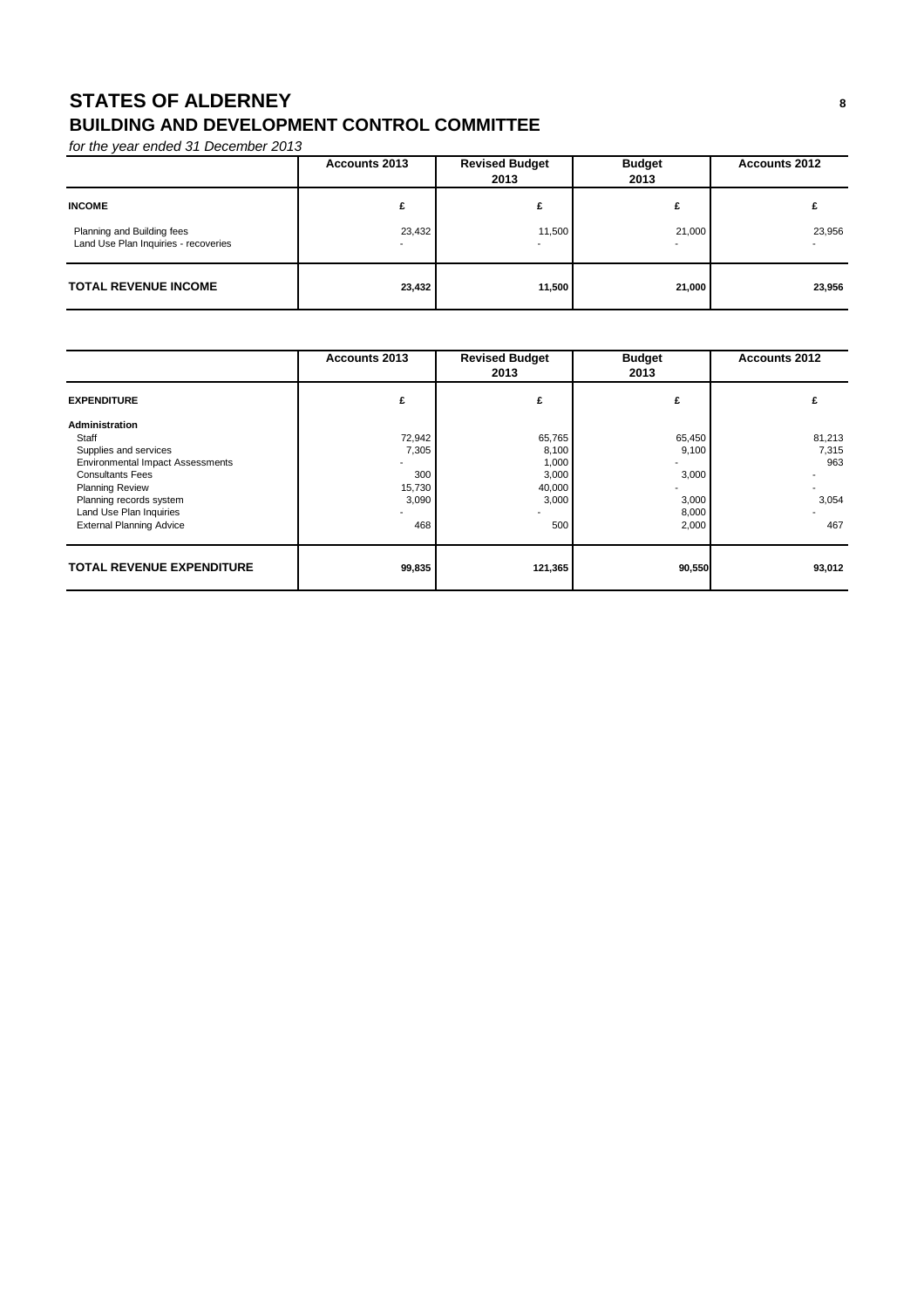#### **GENERAL SERVICES COMMITTEE**

|                                                                                          | Accounts 2013                |           | <b>Revised</b><br>2013       | <b>Budget</b><br>2013 |                              |          | Accounts 2012                |           |
|------------------------------------------------------------------------------------------|------------------------------|-----------|------------------------------|-----------------------|------------------------------|----------|------------------------------|-----------|
| <b>INCOME</b>                                                                            | £                            | £         | £                            | £                     | £                            | £        | £                            | £         |
| Agriculture<br>Fees and charges<br>Land rents<br>Abattoir fees                           | 1,548<br>6,720<br>10,318     | 18,586    | 1,400<br>6,450<br>8,500      | 16,350                | 3,200<br>7,250<br>7,000      | 17,450   | 2,038<br>6,649<br>8,282      | 16,969    |
| <b>Public Services</b>                                                                   |                              |           |                              |                       |                              |          |                              |           |
| Administration<br>Hire vehicle fees<br>Vehicle import licence fees                       | 2,403<br>47,653<br>50,056    |           | 2,300<br>33,000<br>35,300    |                       | 2,300<br>40,000<br>42,300    |          | 2,795<br>33,246<br>36,040    |           |
| <b>Properties - General</b><br>Commercial rent<br>Housing rent                           | 158,625<br>26,035<br>184,660 |           | 165,672<br>26,256<br>191,928 |                       | 206,000<br>31,700<br>237,700 |          | 192,475<br>31,118<br>223,592 |           |
| <b>Refuse Collection and Disposal</b><br>Refuse charges (scrapped vehicles)              | 21,000                       |           | 21,000                       |                       | 21,000                       |          | 21,000                       |           |
| <b>Sewage and Sanitation</b><br>Cesspit emptying fees                                    | 13,605                       | 269,321   | 12,500                       | 260,728               | 12,500                       | 313,500  | 12,768                       | 293,400   |
| <b>Camp Site and Recreation</b><br>Campsite fees (net) & rent<br><b>Island Hall fees</b> | 3,073<br>16,712              | 19,785    | 3,000<br>15,000              | 18,000                | 4,000<br>12,000              | 16,000   | 470<br>14,658                | 15,128    |
| <b>Alderney Harbour Trading (Deficit)</b>                                                |                              | (80, 347) |                              | (91, 769)             |                              | (31,900) |                              | (98, 276) |
| <b>TOTAL REVENUE INCOME</b>                                                              |                              | 227,345   |                              | 203,309               |                              | 315,050  |                              | 227,222   |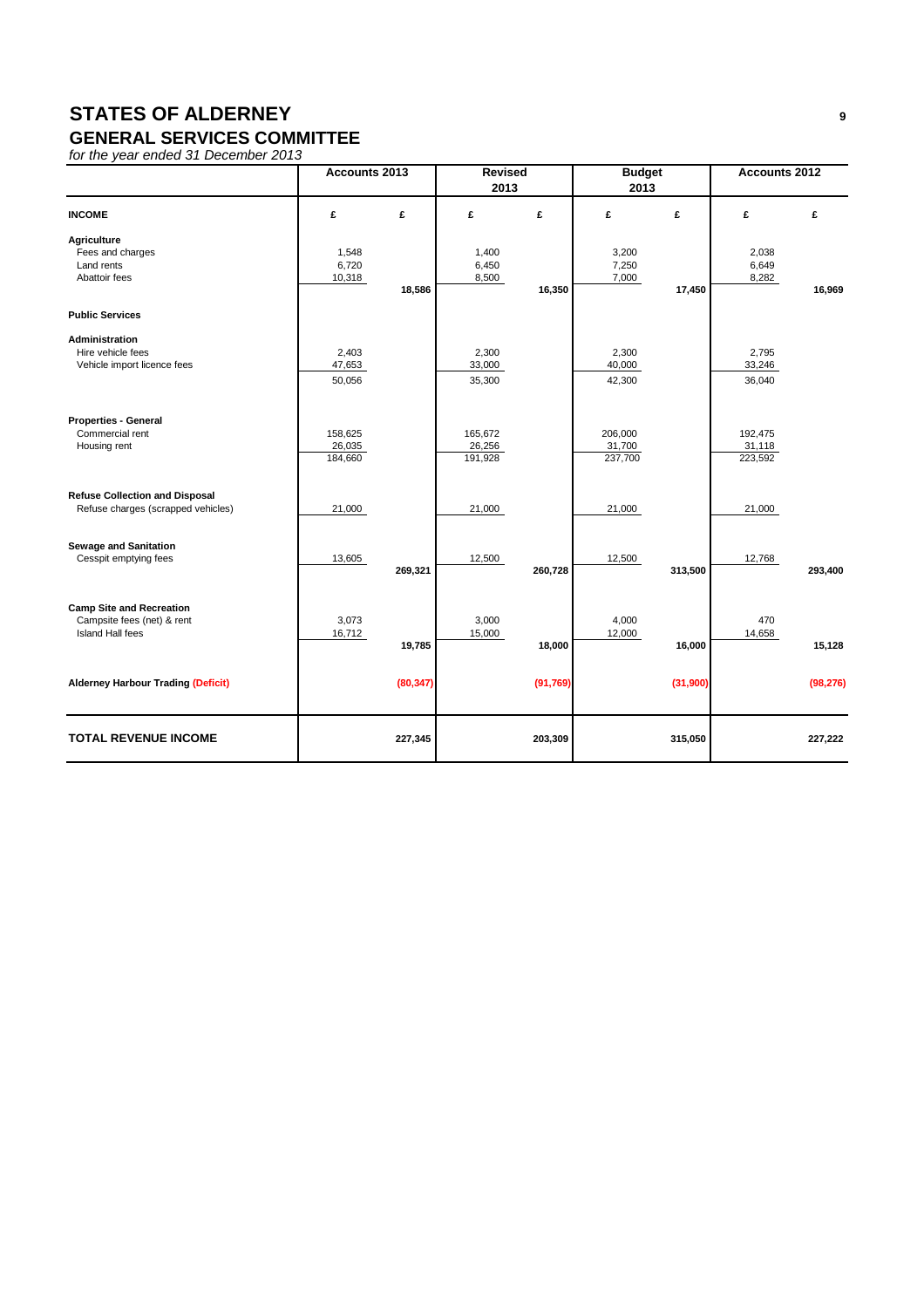#### **GENERAL SERVICES COMMITTEE (continued)**

|                                                                                            | <b>Accounts 2013</b>      |         | <b>Revised Budget</b><br>2013 |         | <b>Budget</b><br>2013     |         | <b>Accounts 2012</b>       |         |
|--------------------------------------------------------------------------------------------|---------------------------|---------|-------------------------------|---------|---------------------------|---------|----------------------------|---------|
| <b>EXPENDITURE</b>                                                                         | £                         | £       | £                             | £       | £                         | £       | £                          | £       |
| <b>Agriculture</b><br>Staff<br>Supplies and services<br>Bovine Spongiform Encephalopathy - | 163,748<br>19,952         |         | 166,097<br>24,250             |         | 159,120<br>31,400         |         | 161,112<br>28,882          |         |
| Compensation<br>Disposal costs<br>Dairy and land management compensation                   | 900<br>55,913             |         | 1,500<br>600<br>65,000        |         | 1,500<br>600<br>65,000    |         | 600<br>58,268              |         |
| Abattoir costs<br>Veterinary services                                                      | 6,168<br>3,111<br>249,792 |         | 8,000<br>5,000<br>270,447     |         | 7,800<br>5,000<br>270,420 |         | 10,826<br>3,417<br>263,104 |         |
| Less: Recoveries                                                                           | (4,978)                   | 244,814 | (4,200)                       | 266,247 | (5,000)                   | 265,420 | (6,661)                    | 256,443 |
| <b>Public Services</b>                                                                     |                           |         |                               |         |                           |         |                            |         |
| <b>Camp Site and Recreation</b><br>Camp Site expenses                                      | 7,147                     |         | 10,000                        |         | 10,000                    |         | 7,494                      |         |
| <b>Children's Playground</b><br>Supplies and services                                      | 4,228                     |         | 3,700                         |         | 5,000                     |         | 4,310                      |         |
| <b>Island Hall</b><br>Staff<br>Premises<br>Supplies and services                           | 9,252<br>8,328<br>910     |         | 10,118<br>10,000<br>1,100     |         | 10,170<br>7,200<br>1,000  |         | 8,128<br>7,590<br>1,092    |         |
| <b>Civil Emergency</b>                                                                     | 18,490                    | 29,865  | 21,218                        | 34,918  | 18,370                    | 33,370  | 16,810                     | 28,614  |
| Premises<br>Supplies and services<br>Environmental monitoring                              | 604<br>768<br>19,579      |         | 1,000<br>2,500<br>21,500      |         | 2,000<br>4,500<br>21,500  |         | 796<br>11,447<br>19,519    |         |
|                                                                                            |                           | 20,951  |                               | 25,000  |                           | 28,000  |                            | 31,761  |
| <b>Alderney Wildlife Trust</b><br>Annual allocation<br>Ramsar                              | 16,000<br>14,419          |         | 16,000<br>10,840              |         | 16,000<br>10,840          |         | 16,000<br>4,996            |         |
| <b>Woodland Project</b>                                                                    | 1,000                     | 31,419  | 1,000                         | 27,840  | 1,000                     | 27,840  | 1,000                      | 21,996  |
|                                                                                            |                           |         |                               |         |                           |         |                            |         |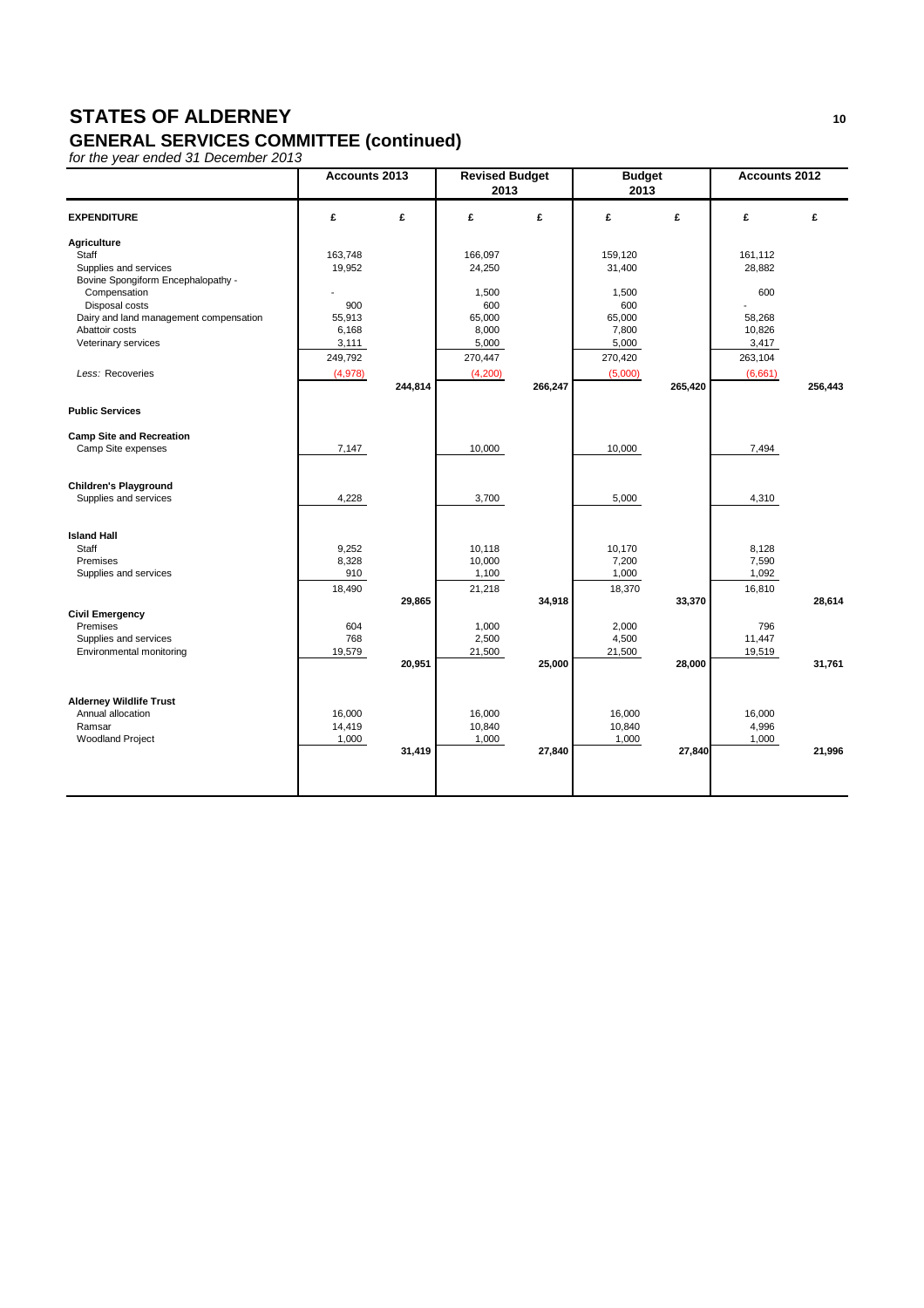#### **GENERAL SERVICES COMMITTEE (continued)**

|                                                                              | Accounts 2013     |           | <b>Revised Budget</b><br>2013 |           | <b>Budget</b><br>2013    |           | <b>Accounts 2012</b>     |           |
|------------------------------------------------------------------------------|-------------------|-----------|-------------------------------|-----------|--------------------------|-----------|--------------------------|-----------|
| <b>EXPENDITURE (continued)</b>                                               | £                 | £         | £                             | £         | £                        | £         | £                        | £         |
| <b>Public Services</b>                                                       |                   |           |                               |           |                          |           |                          |           |
| Administration                                                               |                   |           |                               |           |                          |           |                          |           |
| Staff                                                                        | 123.827           |           | 116,170                       |           | 112,850                  |           | 113,608                  |           |
| Supplies and services<br>SWD Organisation Review                             | 5,634<br>44,194   |           | 7,800<br>35,000               |           | 7,100                    |           | 10,199<br>$\overline{a}$ |           |
| Training & Equipment - Health and Safety                                     | 24,616            |           | 24,700                        |           | 7,800                    |           | 9,614                    |           |
| Insurance                                                                    | 13,805            |           | 13,806                        |           | 12,500                   |           | 12,040                   |           |
|                                                                              | 212,076           |           | 197,476                       |           | 140,250                  |           | 145,461                  |           |
| <b>Fire Brigade and Cliff Rescue</b>                                         |                   |           |                               |           |                          |           |                          |           |
| Staff & Retained<br>Supplies and services                                    | 27,865<br>28,767  |           | 28,352<br>31,200              |           | 28,050<br>31,650         |           | 25,380<br>35,112         |           |
| Administration of Law                                                        | 10,000            |           | 10,000                        |           | 7,000                    |           | 7,283                    |           |
|                                                                              | 66,632            |           | 69,552                        |           | 66,700                   |           | 67,775                   |           |
|                                                                              |                   |           |                               |           |                          |           |                          |           |
| <b>Apprenticeship Scheme</b><br>Staff                                        | 45,346            |           | 45,705                        |           | 45,050                   |           | 30,517                   |           |
| <b>Associated Costs</b>                                                      | 560               |           | 1,000                         |           | 1,200                    |           | 872                      |           |
|                                                                              | 45,906            |           | 46.705                        |           | 46.250                   |           | 31.388                   |           |
| Less: Grant Recoveries                                                       | (1,995)           |           | (1,500)                       |           | (1,500)                  |           | (3,945)                  |           |
|                                                                              | 43,911            |           | 45,205                        |           | 44,750                   |           | 27,443                   |           |
| <b>Minor Projects</b>                                                        |                   |           |                               |           |                          |           |                          |           |
| Staff                                                                        | 95,146            |           | 132,510                       |           | 141,000                  |           | 103,178                  |           |
| Supplies and services                                                        | 28,000            |           | 39,500                        |           | 50,000                   |           | 53,670                   |           |
|                                                                              | 123,146           |           | 172,010                       |           | 191,000                  |           | 156,848                  |           |
| Less: Recoveries                                                             | (99, 635)         |           | (95,500)                      |           | (75,000)                 |           | (112, 652)               |           |
|                                                                              | 23,511            |           | 76,510                        |           | 116,000                  |           | 44,196                   |           |
| Properties - General & Housing                                               |                   |           |                               |           |                          |           |                          |           |
| Staff                                                                        | 82,588            |           | 81,000                        |           | 82,100                   |           | 81,432                   |           |
| Supplies and services                                                        | 63,694<br>146,282 |           | 73,635                        |           | 107,500<br>189,600       |           | 101,209<br>182,641       |           |
| Less: Recoveries                                                             | (4,071)           |           | 154,635<br>(1,500)            |           | (1,000)                  |           | (2, 112)                 |           |
|                                                                              | 142,211           |           | 153,135                       |           | 188,600                  |           | 180,529                  |           |
|                                                                              |                   |           |                               |           |                          |           |                          |           |
| Refuse Collection, Separation & Disposal:-<br>Household Collection and Impôt |                   |           |                               |           |                          |           |                          |           |
| Staff                                                                        | 135,830           |           | 138,583                       |           | 135,940                  |           | 139,795                  |           |
| Supplies and services: -                                                     |                   |           |                               |           |                          |           |                          |           |
| Vehicles & Plant maintenance<br>Household & general waste - disposal         | 34,521<br>158,489 |           | 27,000<br>170,000             |           | 20,000<br>180,000        |           | 72,638<br>161,836        |           |
| Vehicles & white goods etc - disposal                                        | 1,460             |           | 4,000                         |           | 5,000                    |           | 6,110                    |           |
|                                                                              | 330,300           |           | 339,583                       |           | 340,940                  |           | 380,379                  |           |
| <b>Recycling Centre - Glacis</b><br>Staff                                    | 111.249           |           | 108,659                       |           | 95,550                   |           | 107.463                  |           |
| Supplies and services- separation & recycling                                | 13,788            |           | 15,000                        |           | 29,000                   |           | 18,069                   |           |
|                                                                              | 125,037           |           | 123,659                       |           | 124,550                  |           | 125,532                  |           |
| Less: Recoveries                                                             | (304)             |           |                               |           | $\overline{\phantom{a}}$ |           |                          |           |
|                                                                              | 124,733           |           | 123,659                       |           | 124,550                  |           | 125,532                  |           |
| Roads, Coasts and Beaches                                                    |                   |           |                               |           |                          |           |                          |           |
| Staff<br>Supplies and services                                               | 52,679<br>31,751  |           | 34,717<br>38,500              |           | 33,500<br>47,000         |           | 36,287<br>71,140         |           |
|                                                                              | 84,430            |           | 73,217                        |           | 80,500                   |           | 107,427                  |           |
| Less: Recoveries                                                             | (9,250)           |           | (9,000)                       |           | (1,000)                  |           | (12, 104)                |           |
|                                                                              | 75,180            |           | 64,217                        |           | 79,500                   |           | 95,323                   |           |
|                                                                              |                   |           |                               |           |                          |           |                          |           |
| <b>Sewage and Sanitation</b><br>Staff                                        | 75,027            |           | 71,510                        |           | 72,150                   |           | 75,536                   |           |
| Supplies and services                                                        | 27,103            |           | 29,000                        |           | 36,500                   |           | 43,077                   |           |
|                                                                              | 102,130           |           | 100,510                       |           | 108,650                  |           | 118,613                  |           |
| Less: Recoveries                                                             | (5,087)           |           | (3,500)                       |           | (5,000)                  |           | (5,085)                  |           |
|                                                                              | 97,043            |           | 97,010                        |           | 103,650                  |           | 113,528                  |           |
| <b>Vehicle Fleet</b>                                                         |                   |           |                               |           |                          |           |                          |           |
| Staff                                                                        | 28,372            |           | 28,009                        |           | 29,800                   |           | 26,345                   |           |
| Supplies and services                                                        | 65,933<br>94,305  |           | 66,240<br>94,249              |           | 62,200<br>92,000         |           | 63,480<br>89,825         |           |
| Less: Recoveries                                                             | (33, 850)         |           | (32,700)                      |           | (20, 700)                |           | (33, 763)                |           |
|                                                                              | 60,455            |           | 61,549                        |           | 71,300                   |           | 56,062                   |           |
|                                                                              |                   | 1,176,052 |                               | 1,227,896 |                          | 1,276,240 |                          | 1,236,228 |
|                                                                              |                   |           |                               |           |                          |           |                          |           |
| <b>TOTAL REVENUE EXPENDITURE</b>                                             |                   | 1,503,101 |                               | 1,581,901 |                          | 1,630,870 |                          | 1,575,043 |
|                                                                              |                   |           |                               |           |                          |           |                          |           |
|                                                                              |                   |           |                               |           |                          |           |                          |           |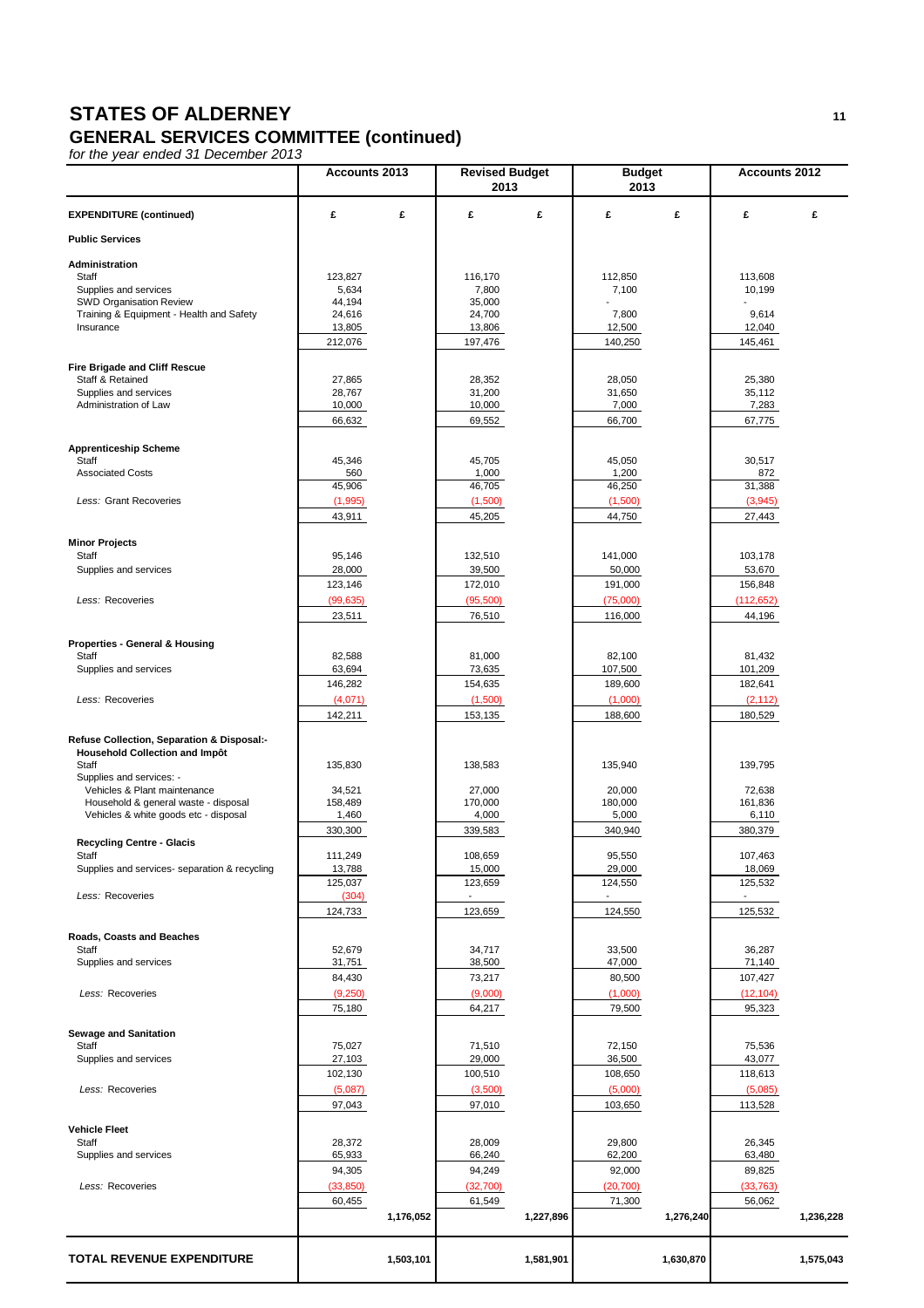## **STATES OF ALDERNEY** 12 **POLICY AND FINANCE COMMITTEE**

|                                    | Accounts 2013 |         | <b>Revised Budget</b><br>2013 |         | <b>Budget</b><br>2013 |         | <b>Accounts 2012</b> |         |
|------------------------------------|---------------|---------|-------------------------------|---------|-----------------------|---------|----------------------|---------|
| <b>INCOME</b>                      | £             | £       | £                             | £       | £                     | £       | £                    | £       |
| Administration                     |               |         |                               |         |                       |         |                      |         |
| Company registrations              | 47,807        |         | 43,000                        |         | 45,000                |         | 51,784               |         |
| Court receipts                     | 49.106        |         | 26.500                        |         | 32,000                |         | 38.244               |         |
| Duty free concession               | 25,000        |         | 25,000                        |         | 25,000                |         | 14,167               |         |
| Interest receivable                | 19,120        |         | 11,600                        |         | 13,550                |         | 23,556               |         |
| Numismatic and philatelic profits  | 47,948        |         | 47.500                        |         | 171,500               |         | 122.581              |         |
| Occupiers rates                    | 470,195       |         | 471,000                       |         | 470,000               |         | 467.839              |         |
| Permits and licences               | 16,358        |         | 16,550                        |         | 18,800                |         | 17,723               |         |
| Rents                              | 41.729        |         | 41.729                        |         | 36,400                |         | 35,274               |         |
| Royalties and fees                 | 3,415         |         | 3,500                         |         | 4,000                 |         | 14,833               |         |
| Sundry sales and charges           | 18,852        |         | 19,650                        |         | 19,700                |         | 14,499               |         |
|                                    | 739,530       |         | 706,029                       |         | 835,950               |         | 800,498              |         |
| Less: Transfer to Currency Reserve | (22, 594)     |         | (17,000)                      |         | (120,000)             |         | (54, 879)            |         |
|                                    |               | 716,936 |                               | 689,029 |                       | 715,950 |                      | 745,619 |
| <b>Marketing and Promotion</b>     |               |         |                               |         |                       |         |                      |         |
| Accommodation permits              | 5,239         |         | 5,000                         |         | 5,500                 |         | 5,424                |         |
| Sale of advertising space          | 13,267        |         | 13,300                        |         | 14,000                |         | 12,285               |         |
|                                    |               | 18,506  |                               | 18,300  |                       | 19,500  |                      | 17,709  |
| <b>TOTAL REVENUE INCOME</b>        |               | 735,442 |                               | 707,329 |                       | 735,450 |                      | 763,328 |
|                                    |               |         |                               |         |                       |         |                      |         |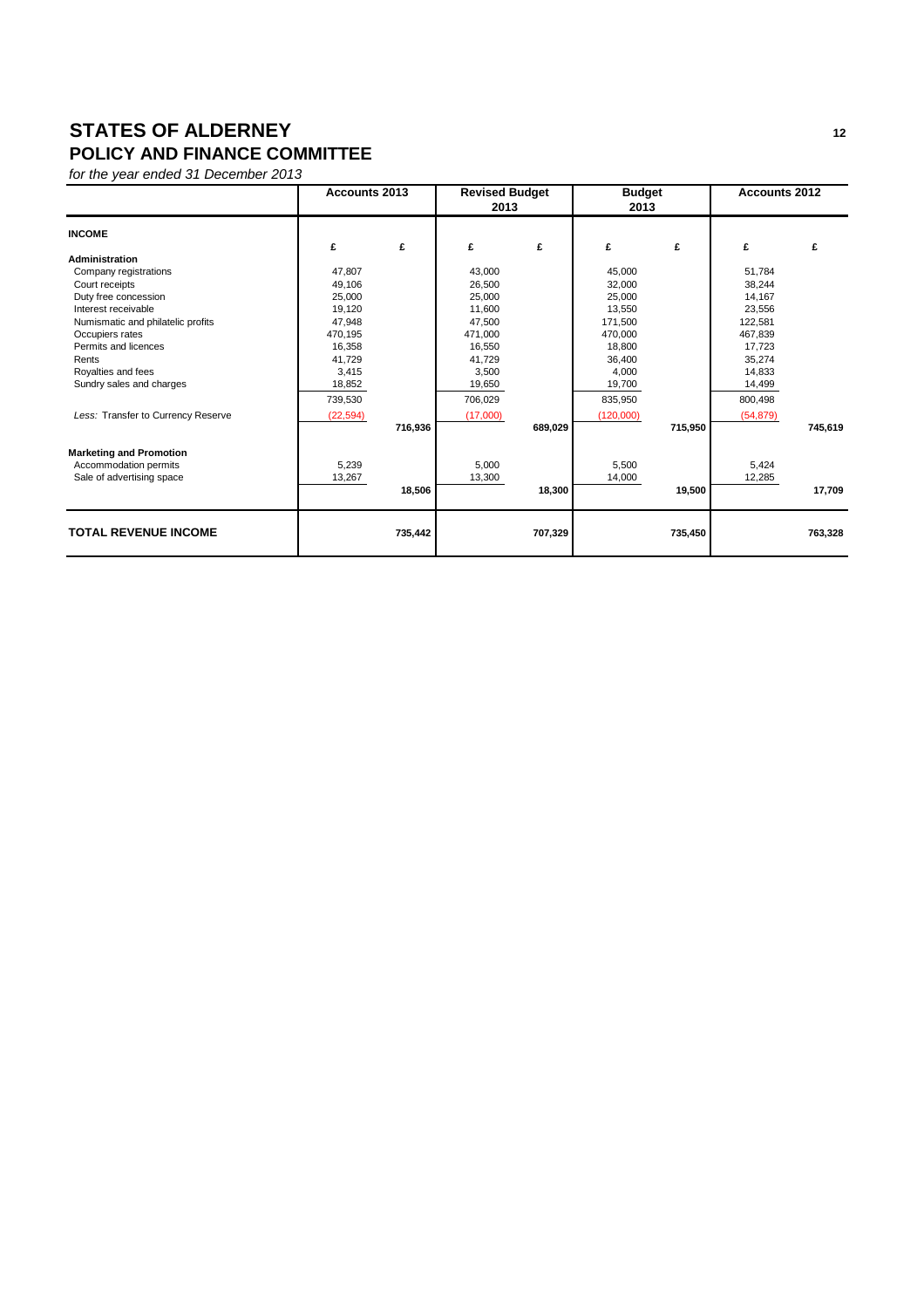## **STATES OF ALDERNEY** 13 **POLICY AND FINANCE COMMITTEE (continued)**

|                                     | Accounts 2013 |           | <b>Revised Budget</b><br>2013 |           | <b>Budget</b><br>2013 |           | <b>Accounts 2012</b> |           |
|-------------------------------------|---------------|-----------|-------------------------------|-----------|-----------------------|-----------|----------------------|-----------|
| <b>EXPENDITURE</b>                  | £             | £         | £                             | £         | £                     | £         | £                    | £         |
| Administration                      |               |           |                               |           |                       |           |                      |           |
| Staff                               | 489,343       |           | 484,374                       |           | 476,700               |           | 450,102              |           |
| Premises                            | 20,963        |           | 18,000                        |           | 22,000                |           | 20,479               |           |
| Supplies and services               | 83,590        |           | 95,575                        |           | 99,580                |           | 89,209               |           |
| Audit fees and expenses             | 30,793        |           | 31,000                        |           | 31,000                |           | 29,612               |           |
| Breakwater maintenance contribution | 15,000        |           | 15,000                        |           | 15,000                |           | 15,000               |           |
| Health and safety regulation        | 2,248         |           | 3,000                         |           | 3,000                 |           | 1,246                |           |
| Insurance and reserves              | 41,339        |           | 41,500                        |           | 40,000                |           | 36,066               |           |
| States Member's allowances          | 94,905        |           | 97,900                        |           | 96,500                |           | 95,461               |           |
| Supplementary & retirement pensions | 16,820        |           | 16,800                        |           | 16,800                |           | 16,173               |           |
| Unforeseen expenditure: -           | 37,500        |           | 33,375                        |           | 51,000                |           | 79,612               |           |
|                                     | 832,501       |           | 836,524                       |           | 851,580               |           | 832,960              |           |
| Less: Recoveries                    | (73, 159)     | 759,342   | (73,000)                      | 763,524   | (74, 200)             | 777,380   | (66, 412)            | 766,548   |
|                                     |               |           |                               |           |                       |           |                      |           |
| Court                               |               |           |                               |           |                       |           |                      |           |
| Staff                               | 160,814       |           | 158,428                       |           | 157,800               |           | 149,029              |           |
| Premises                            | 6,833         |           | 6,000                         |           | 5,000                 |           | 6,335                |           |
| Supplies and services               | 12,631        |           | 15,000                        |           | 17,000                |           | 16,245               |           |
| Insurance                           | 2,041         | 182,319   | 2,050                         | 181,478   | 2,000                 | 181,800   | 1,921                | 173,530   |
| <b>Education and Health</b>         |               |           |                               |           |                       |           |                      |           |
| Supplies and services               | 87            |           | 500                           |           | 900                   |           | 46                   |           |
| Grant to Alderney playschools       | 1,500         |           | 1,500                         |           | 1,500                 |           | 6,404                |           |
| School bus subsidy                  | 22,403        |           | 5,000                         |           | 9,530                 |           | 20,982               |           |
| Grant for IT Education              | 5,000         |           | 22,522                        |           | 22,520                |           | 1,500                |           |
| Youth Services grant                | 5,000         |           | 5,000                         |           | 5,000                 |           | 5,000                |           |
|                                     | 33,990        |           | 34,522                        |           | 39,450                |           | 33,932               |           |
| <b>Social and Welfare Services</b>  |               |           |                               |           |                       |           |                      |           |
| Social Services and welfare support | 67,054        |           | 72,500                        |           | 50,500                |           | 49,030               |           |
| Less: Recoveries                    | (50, 020)     |           | (54,000)                      |           | (34,000)              |           | (33, 483)            |           |
|                                     | 17,034        |           | 18,500                        |           | 16,500                |           | 15,547               |           |
|                                     |               | 51,024    |                               | 53,022    |                       | 55,950    |                      | 49,479    |
| <b>Grants</b>                       |               |           |                               |           |                       |           |                      |           |
| Alderney Island Games Association   | 2,000         |           | 2,000                         |           | 7,000                 |           |                      |           |
| <b>Alderney Library</b>             | 3,500         |           | 3,500                         |           | 3,500                 |           | 3,500                |           |
| Alderney Week                       | 4,000         |           | 4,000                         |           | 4,000                 |           | 4,000                |           |
| Minor grants                        | 12,404        |           | 12,000                        |           | 11,500                |           | 13,752               |           |
| St. John Ambulance Brigade          | 42,000        |           | 42,000                        |           | 42,000                |           | 42,000               |           |
|                                     |               | 63,904    |                               | 63,500    |                       | 68,000    |                      | 63,252    |
| Marketing                           |               |           |                               |           |                       |           |                      |           |
| Administration                      |               |           |                               |           |                       |           |                      |           |
| Staff                               | 34,601        |           | 33,848                        |           | 50,900                |           | 44,089               |           |
| Premises                            | 6,826         |           | 9,000                         |           | 9,000                 |           | 7,548                |           |
| Supplies and services               | 4,385         |           | 4,500                         |           | 7,000                 |           | 5,850                |           |
|                                     | 45,812        |           | 47,348                        |           | 66,900                |           | 57,487               |           |
| Promotion                           |               |           |                               |           |                       |           |                      |           |
| Marketing                           | 104,216       |           | 105,500                       |           | 110,000               |           | 151,363              |           |
| <b>Business Development</b>         | 184,516       | 334,544   | 180,000                       | 332,848   | 30,000                | 206,900   | 47,624               | 256,474   |
|                                     |               |           |                               |           |                       |           |                      |           |
| <b>TOTAL REVENUE EXPENDITURE</b>    |               | 1,391,133 |                               | 1,394,372 |                       | 1,290,030 |                      | 1,309,283 |
|                                     |               |           |                               |           |                       |           |                      |           |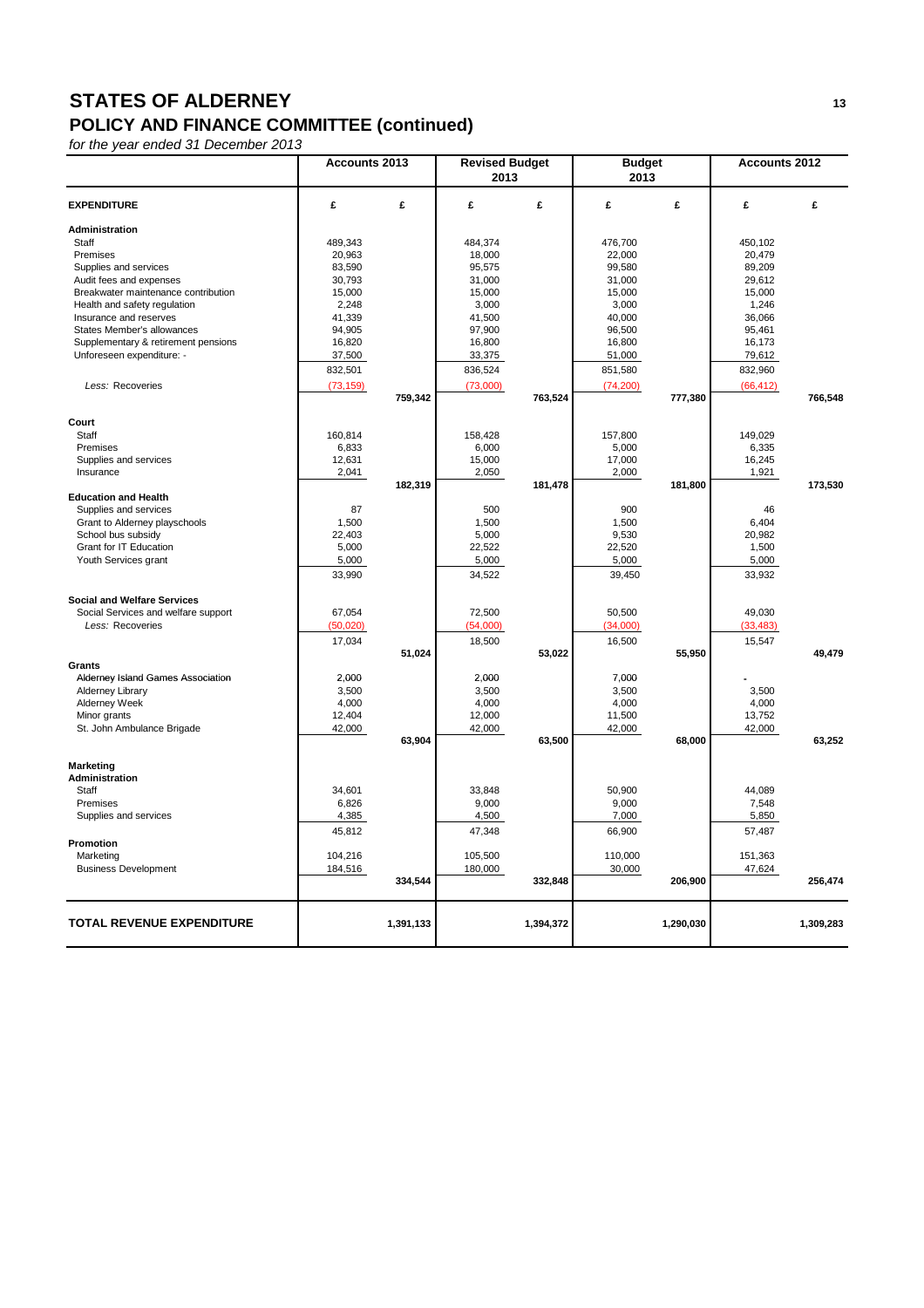# **STATES OF ALDERNEY <sup>14</sup> GENERAL SERVICES COMMITTEE (continued) - ALDERNEY HARBOUR**

|                                          | <b>Accounts 2013</b> |            | <b>Revised Budget</b><br>2013 |            | <b>Budget</b><br>2013 |           | <b>Accounts 2012</b> |            |
|------------------------------------------|----------------------|------------|-------------------------------|------------|-----------------------|-----------|----------------------|------------|
|                                          | £                    | £          | £                             | £          | £                     | £         | £                    | £          |
| <b>REVENUE ACCOUNT</b>                   |                      |            |                               |            |                       |           |                      |            |
| <b>INCOME</b>                            |                      |            |                               |            |                       |           |                      |            |
| Administration                           |                      |            |                               |            |                       |           |                      |            |
| Facilities charges                       | 145,273              |            | 152,031                       |            | 196,000               |           | 192,214              |            |
| Sundries                                 | 14,175               |            | 5,500                         |            | 5,300                 |           | 6,747                |            |
|                                          | 159,448              |            | 157,531                       |            | 201,300               |           | 198,961              |            |
| Less Concessions on charges              | (606)                |            | (2,000)                       |            | (2,000)               |           | (2, 240)             |            |
|                                          | 158,842              |            | 155,531                       |            | 199,300               |           | 196,721              |            |
| <b>Crane dues and boat lifts</b>         | 51,326               |            | 50,000                        |            | 56,000                |           | 53,211               |            |
| <b>Moorings and Navigation</b>           |                      |            |                               |            |                       |           |                      |            |
| Fees                                     | 119,629              |            | 113,000                       |            | 113,500               |           | 115,841              |            |
| Pilotage fees                            | 70,614               |            | 68,191                        |            | 86,700                |           | 99,683               |            |
|                                          | 190,243              |            | 181,191                       |            | 200,200               |           | 215,524              |            |
| Less: Pilots remuneration                | (26, 340)            |            | (25, 743)                     |            | (30,000)              |           | (37, 460)            |            |
| Concessions on charges                   | (2, 177)             |            | (4,000)                       |            | (1,000)               |           | (7,684)              |            |
|                                          | 161,726              |            | 151,448                       |            | 169,200               |           | 170,381              |            |
|                                          |                      |            |                               |            |                       |           |                      |            |
| <b>Quays and Buildings rent</b>          | 11,224               |            | 13,000                        |            | 13,700                |           | 14,014               |            |
| <b>TOTAL INCOME</b>                      |                      | 383,118    |                               | 369,979    |                       | 438,200   |                      | 434,327    |
| <b>EXPENDITURE</b>                       |                      |            |                               |            |                       |           |                      |            |
| Administration                           |                      |            |                               |            |                       |           |                      |            |
| Staff                                    | 266,467              |            | 264,080                       |            | 260,900               |           | 259,099              |            |
| Supplies and services                    | 20,895               |            | 23,900                        |            | 26,500                |           | 23,856               |            |
| Training costs                           | 1,538                |            | 5,000                         |            | 14,000                |           | 8,462                |            |
| Insurance                                | 4,117                |            | 4,600                         |            | 4,200                 |           | 4,067                |            |
| Port security expenses                   | 13,539               |            | 15,000                        |            | 4,000                 |           | 1,733                |            |
|                                          | 306,556              |            | 312,580                       |            | 309,600               |           | 297,217              |            |
| Less: Recoveries                         | (50, 694)            |            | (46, 031)                     |            | (48,000)              |           | (56, 662)            |            |
|                                          | 255,862              |            | 266,549                       |            | 261,600               |           | 240,555              |            |
| <b>Cranes, Plant and Vehicles</b>        |                      |            |                               |            |                       |           |                      |            |
| Staff                                    | 35,371               |            | 34,268                        |            | 33,200                |           | 35,732               |            |
| Supplies and services                    | 78,294               |            | 72,500                        |            | 67,200                |           | 105,994              |            |
|                                          | 113,665              |            | 106,768                       |            | 100,400               |           | 141,725              |            |
| Less: Recoveries                         | (4,908)              |            | (3.965)                       |            | (4.000)               |           | (4.957)              |            |
|                                          | 108,757              |            | 102,803                       |            | 96,400                |           | 136,768              |            |
| <b>Moorings and Navigation</b>           |                      |            |                               |            |                       |           |                      |            |
| Supplies and services                    | 50,978               |            | 48,000                        |            | 55,000                |           | 47,075               |            |
| Wrecks and salvage                       | 2,120                |            | 3,000                         |            | 3,000                 |           | 2,120                |            |
|                                          | 53,098               |            | 51,000                        |            | 58,000                |           | 49,195               |            |
| <b>Quays and Buildings</b>               |                      |            |                               |            |                       |           |                      |            |
| <b>Buildings</b>                         | 6,630                |            | 5,000                         |            | 10,500                |           | 9,762                |            |
| Quay maintenance                         | 10,735               |            | 10,296                        |            | 17,000                |           | 20,786               |            |
| Pontoon maintenance                      | 8,731                |            | 5,000                         |            | 2,000                 |           | 207                  |            |
| Consultancy/Survey fees                  | 481                  |            | 1,000                         |            | 4,000                 |           | 55,208               |            |
|                                          | 26,577               |            | 21,296                        |            | 33,500                |           | 85,963               |            |
| <b>Fisheries</b>                         |                      |            |                               |            |                       |           |                      |            |
| Staff                                    | 17,600               |            | 17,600                        |            | 17,600                |           | 17,600               |            |
| Supplies and services                    | 1,571<br>19,171      |            | 2,500<br>20,100               |            | 3,000<br>20,600       |           | 2,522<br>20,122      |            |
| <b>TOTAL EXPENDITURE</b>                 |                      | 463,465    |                               | 461,748    |                       | 470,100   |                      | 532,603    |
|                                          |                      |            |                               |            |                       |           |                      |            |
| TRADING (DEFICIT)FOR THE FINANCIAL YEAR  |                      | (E80, 347) |                               | (E91, 769) |                       | (E31,900) |                      | (E98, 276) |
| FUNDED BY THE GENERAL SERVICES COMMITTEE |                      |            |                               |            |                       |           |                      |            |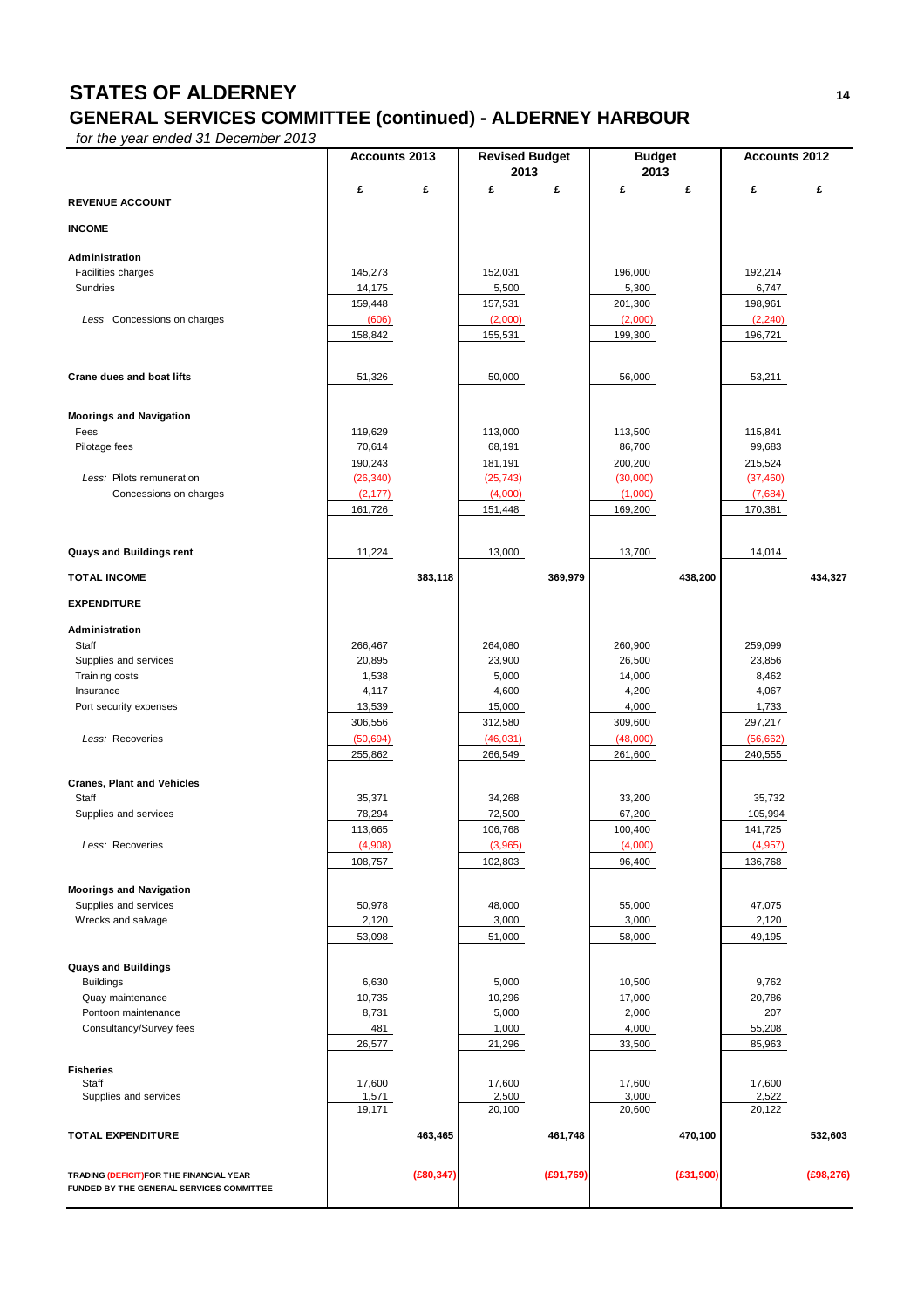# **STATES OF ALDERNEY** 15 **CAPITAL ACCOUNT SUMMARY**

|                                                                   | <b>Accounts 2013</b> | <b>Revised Budget</b><br>2013 | <b>Budget</b><br>2013 | <b>Accounts 2012</b> |
|-------------------------------------------------------------------|----------------------|-------------------------------|-----------------------|----------------------|
| <b>INCOME ON CAPITAL ACCOUNT</b>                                  | £                    | £                             | £                     | £                    |
| <b>General Services Committee</b><br>Policy and Finance Committee | 233,999<br>228,527   | 237,599<br>200,000            | 207,000<br>1,200,000  | 8,085<br>236,685     |
| TOTAL INCOME ON CAPITAL ACCOUNT                                   | 462,526              | 437,599                       | 1,407,000             | 244,770              |
| Transfer of funds from AGCC reserves                              | 2,331,863            | 2,250,000                     | 2,250,000             | 2,337,593            |
| Surplus/(Deficit) for the year                                    | (135, 154)           | (714, 077)                    | (783,000)             | 1,310,839            |
|                                                                   | 2,929,543            | 3,401,676                     | 4,440,000             | 1,271,523            |

|                                                                   | <b>Accounts 2013</b> | <b>Revised Budget</b><br>2013 | <b>Budget</b><br>2013  | <b>Accounts 2012</b> |
|-------------------------------------------------------------------|----------------------|-------------------------------|------------------------|----------------------|
| <b>EXPENDITURE ON CAPITAL ACCOUNT</b>                             | £                    | £                             | £                      |                      |
| <b>General Services Committee</b><br>Policy and Finance Committee | 2,721,677<br>207,866 | 2,964,676<br>437,000          | 3,004,000<br>1,436,000 | 1,271,523            |
| TOTAL EXPENDITURE ON CAPITAL ACCOUNT                              | 2,929,543            | 3,401,676                     | 4,440,000              | 1,271,523            |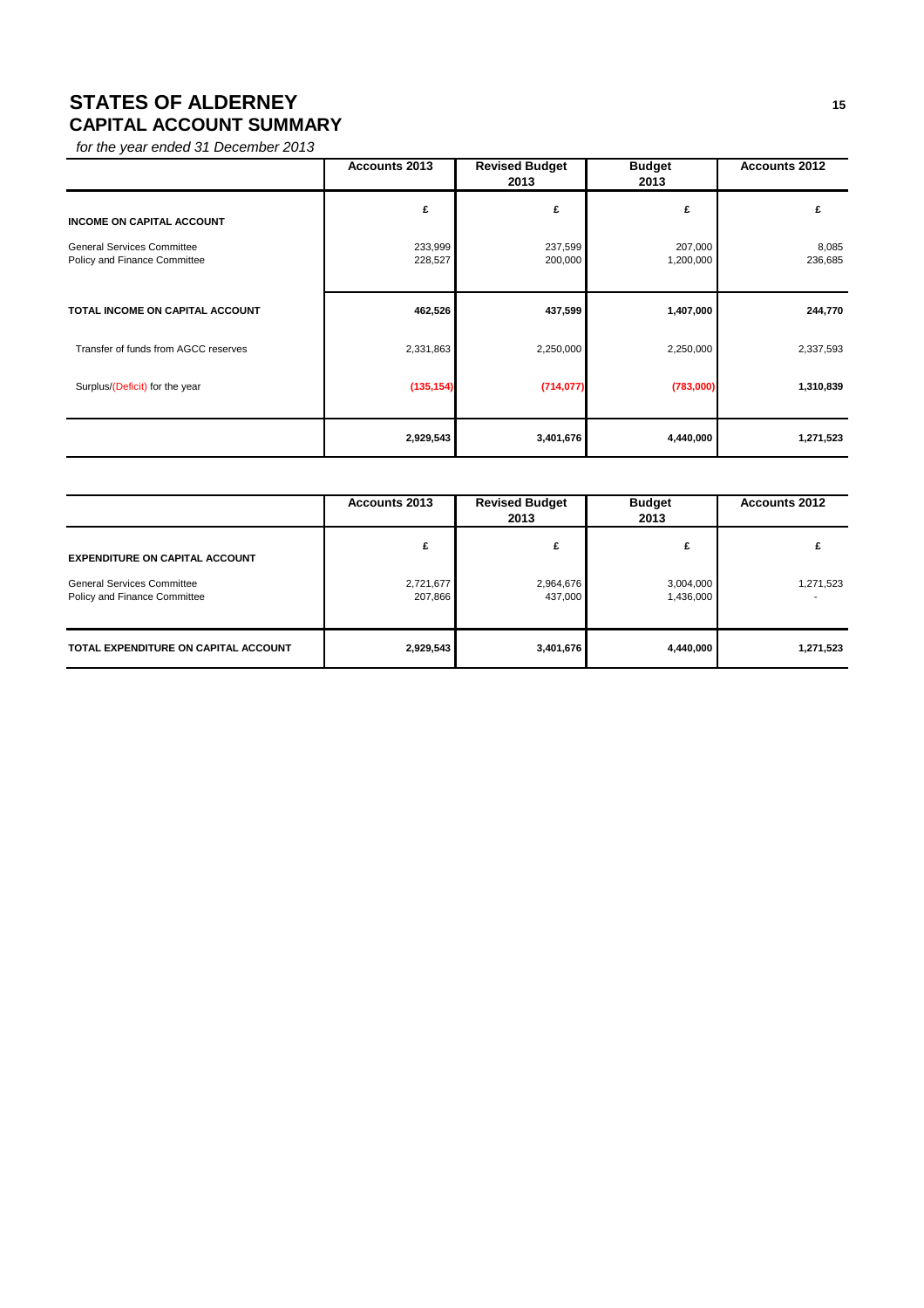# **STATES OF ALDERNEY** 16 **GENERAL SERVICES COMMITTEE**

|                                                      | <b>Accounts 2013</b> | <b>Revised Budget</b><br>2013 | <b>Budget</b><br>2013 | <b>Accounts 2012</b> |
|------------------------------------------------------|----------------------|-------------------------------|-----------------------|----------------------|
| <b>INCOME</b>                                        | £                    | £                             | £                     |                      |
| Sewerage Law contributions                           | 1.000                | 1,000                         | 3,000                 | 2,500                |
| Transfer from Housing Loans fund (re Social Housing) | 199,099              | 199,099                       | 199,000               |                      |
| Sale of Capital Assets                               | 33,900               | 37,500                        | 5,000                 | 5,585                |
| <b>TOTAL CAPITAL INCOME</b>                          | 233,999              | 237,599                       | 207,000               | 8,085                |

|                                                                                                                                                                                                                                                                                                                                                                                                                                                                                                                                                                                                                                              | <b>Accounts 2013</b>                                                                   | <b>Revised Budget</b><br>2013                                                                                                           | <b>Budget</b><br>2013                                                  | <b>Accounts 2012</b>                                               |
|----------------------------------------------------------------------------------------------------------------------------------------------------------------------------------------------------------------------------------------------------------------------------------------------------------------------------------------------------------------------------------------------------------------------------------------------------------------------------------------------------------------------------------------------------------------------------------------------------------------------------------------------|----------------------------------------------------------------------------------------|-----------------------------------------------------------------------------------------------------------------------------------------|------------------------------------------------------------------------|--------------------------------------------------------------------|
| <b>EXPENDITURE</b>                                                                                                                                                                                                                                                                                                                                                                                                                                                                                                                                                                                                                           | £                                                                                      | £                                                                                                                                       | £                                                                      | £                                                                  |
| <b>Alderney Harbour Account</b>                                                                                                                                                                                                                                                                                                                                                                                                                                                                                                                                                                                                              | 1,981,440                                                                              | 1,766,777                                                                                                                               | 1,353,000                                                              | 344,541                                                            |
| Alderney Water Board - Capital Grants:<br>Distribution Network - Phase 4b (£241k)                                                                                                                                                                                                                                                                                                                                                                                                                                                                                                                                                            | 241,000                                                                                | 241,000                                                                                                                                 | 250,000                                                                |                                                                    |
| <b>Public Services</b><br>Coastal Protection (£20k)<br>Sewerage Projects (£51k)<br>Waste Disposal Improvements                                                                                                                                                                                                                                                                                                                                                                                                                                                                                                                               | 18,539<br>46,307                                                                       | 40,000<br>290,000                                                                                                                       | 120,000<br>430,000<br>25,000                                           | 3,932<br>8,088                                                     |
| <b>Fire Brigade</b><br>Cliff Rescue Equipment (£16k)<br>Fire Fighting Equipment-Pump (£23k)                                                                                                                                                                                                                                                                                                                                                                                                                                                                                                                                                  | 1,001<br>22,870                                                                        | 1,000<br>23,000                                                                                                                         | 1,000<br>23,000                                                        | 15,038                                                             |
| <b>Land and Property</b><br>New Connaught Care Home (£2.5m)<br>Acquisition of land for Runway Safety Area (£50k)<br>Camp Site - Improved facilities (£218k)<br>St Anne's Church Refurbishment (£317k)<br>Transfer of Loans Fund to AHA (£299k)<br>SWD & Harbour Vehicle/Plant Storage<br><b>Corporation Quarry Improvements</b><br><b>Asbestos Surveys</b><br>New Toilet facility Longy Bay (£24k)<br>Dust Extraction Unit - SWD Workshops<br>IT Improvements - UPS/Server (£15k)<br>Museum Building Improvements (£12k)<br><b>Works Department Vehicles and Plant</b><br>Vehicles (£10.5k)<br>Plant (£19.8k)<br>Per published accounts 2012 | 125<br>32,778<br>114,117<br>199,099<br>÷,<br>٠<br>23,262<br>10,889<br>10,797<br>19,453 | 36,500<br>5.000<br>65,000<br>150,000<br>199,099<br>$\overline{a}$<br>30,000<br>24,000<br>12,000<br>15,000<br>10,000<br>20,300<br>36,000 | 65,000<br>150,000<br>199,000<br>150,000<br>70,000<br>56,000<br>112,000 | 40,048<br>4.082<br>164,724<br>7,433<br>43,352<br>14,091<br>626,194 |
| <b>TOTAL CAPITAL EXPENDITURE</b>                                                                                                                                                                                                                                                                                                                                                                                                                                                                                                                                                                                                             | 2,721,677                                                                              | 2,964,676                                                                                                                               | 3,004,000                                                              | 1,271,523                                                          |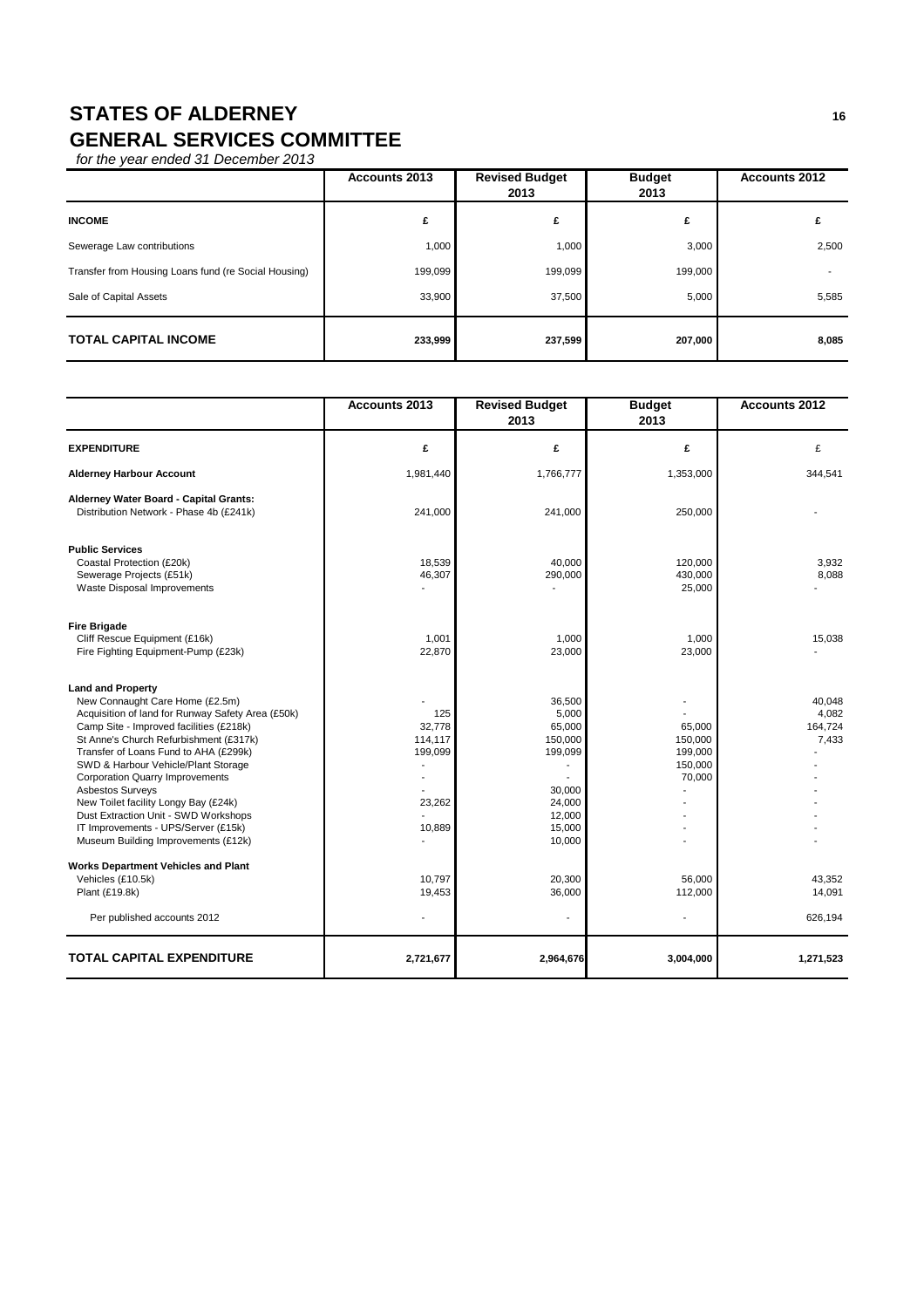# **STATES OF ALDERNEY** 17 **POLICY AND FINANCE COMMITTEE**

|                                                                                                                 | <b>Accounts 2013</b>       |         | <b>Revised Budget</b><br>2013 |                                     | <b>Budget</b><br>2013 |                      | <b>Accounts 2012</b> |         |
|-----------------------------------------------------------------------------------------------------------------|----------------------------|---------|-------------------------------|-------------------------------------|-----------------------|----------------------|----------------------|---------|
| <b>INCOME</b>                                                                                                   | £                          | £       | £                             | £                                   | £                     | £                    | £                    |         |
| <b>Property Transfer Duties</b><br>Congé<br>Leasehold Duty<br><b>Transfer Duty</b><br>Sale of States Properties | 204,038<br>19,481<br>5,008 | 228,527 | 175,000<br>20,000<br>5,000    | 200,000<br>$\overline{\phantom{a}}$ | 190,000<br>10,000     | 200,000<br>1,000,000 | 226,344<br>10,340    | 236,685 |
| <b>TOTAL CAPITAL INCOME</b>                                                                                     |                            | 228,527 |                               | 200,000                             |                       | 1,200,000            |                      | 236,685 |

|                                                                                                                                      | <b>Accounts 2013</b> | <b>Revised Budget</b><br>2013             | <b>Budget</b><br>2013         | <b>Accounts 2012</b> |
|--------------------------------------------------------------------------------------------------------------------------------------|----------------------|-------------------------------------------|-------------------------------|----------------------|
| <b>EXPENDITURE</b>                                                                                                                   | £                    | £                                         | £                             |                      |
| 2013 Census (£30k)                                                                                                                   | 30,966               | 30,000                                    |                               |                      |
| <b>Allocation of Funds/Grants</b><br>Social Housing Projects - Phase 1 (£296k)<br><b>Sports Centre Trust</b><br>Airport Improvements | 176,900<br>۰         | 407,000<br>۰.<br>$\overline{\phantom{a}}$ | 636,000<br>400,000<br>400,000 |                      |
| <b>TOTAL CAPITAL EXPENDITURE</b>                                                                                                     | 207,866              | 437,000                                   | 1,436,000                     |                      |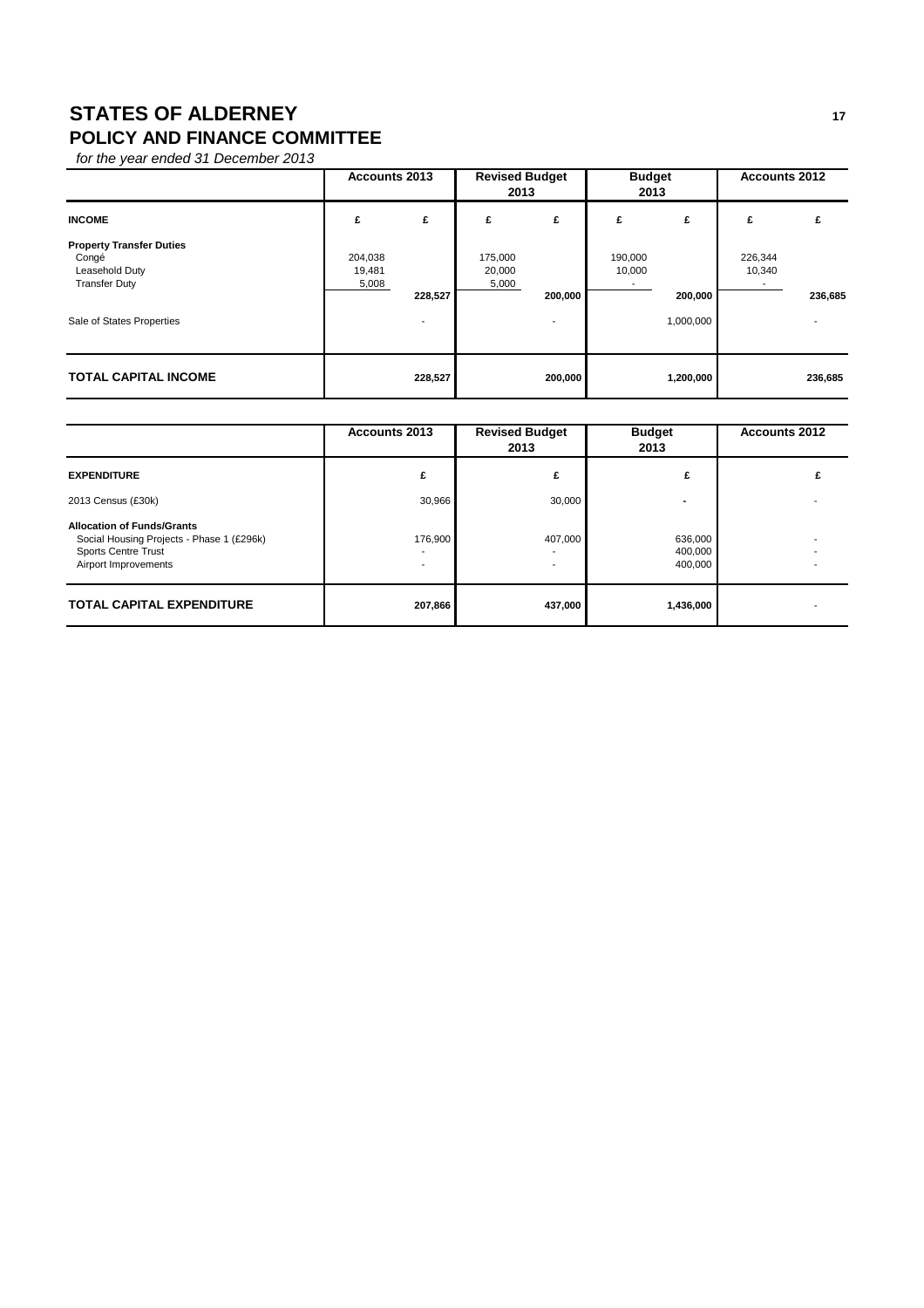# **STATES OF ALDERNEY <sup>18</sup> GENERAL SERVICES COMMITTEE (continued) - ALDERNEY HARBOUR**

|                                                                          | <b>Accounts 2013</b> | <b>Revised Budget</b> | <b>Budget</b> | <b>Accounts 2012</b> |
|--------------------------------------------------------------------------|----------------------|-----------------------|---------------|----------------------|
|                                                                          |                      | 2013                  | 2013          |                      |
|                                                                          | £                    | £                     | £             | £                    |
| <b>CAPITAL ACCOUNT - EXPENDITURE</b>                                     |                      |                       |               |                      |
| <b>Commercial Quay Revetment (£770k)</b>                                 | 876,508              | 639,821               | 400,000       | 1,711                |
| Harbour Area Redevelopment                                               |                      |                       |               |                      |
| Replacement Harbour Office (£642k)                                       | 543,172              | 497,966               | 430,000       | 25,040               |
| Boat Park (£15k prelims)                                                 | 3,948                | 42,000                | 33,000        | 7,868                |
| Improvements to Shower Facilities                                        |                      |                       | 20,000        |                      |
| Inner Harbour Improvements:-                                             |                      |                       |               |                      |
| Ladders (£26k)                                                           | 25,582               | 25,582                | 40,000        |                      |
| <b>Handrails</b>                                                         |                      | 18,000                |               |                      |
| <b>Marine Fuelling Facility</b>                                          |                      | 10,000                |               |                      |
| Building Refurbishments (£12.1k)                                         | 11,587               | 12,100                |               |                      |
| <b>Harbour Vehicles/Plant/Vessels</b>                                    |                      |                       |               |                      |
| Crane Replacement (£730k)                                                | 513,643              | 514,308               | 430,000       | 265,692              |
| Replacement Engines for Pilot Boat (£52k)                                | 7,000                | 7,000                 |               | 44,230               |
| TOTAL CAPITAL EXPENDITURE FOR THE                                        |                      |                       |               |                      |
| <b>FINANCIAL YEAR FUNDED BY THE</b><br><b>GENERAL SERVICES COMMITTEE</b> | 1,981,440            | 1,766,777             | 1,353,000     | 344,541              |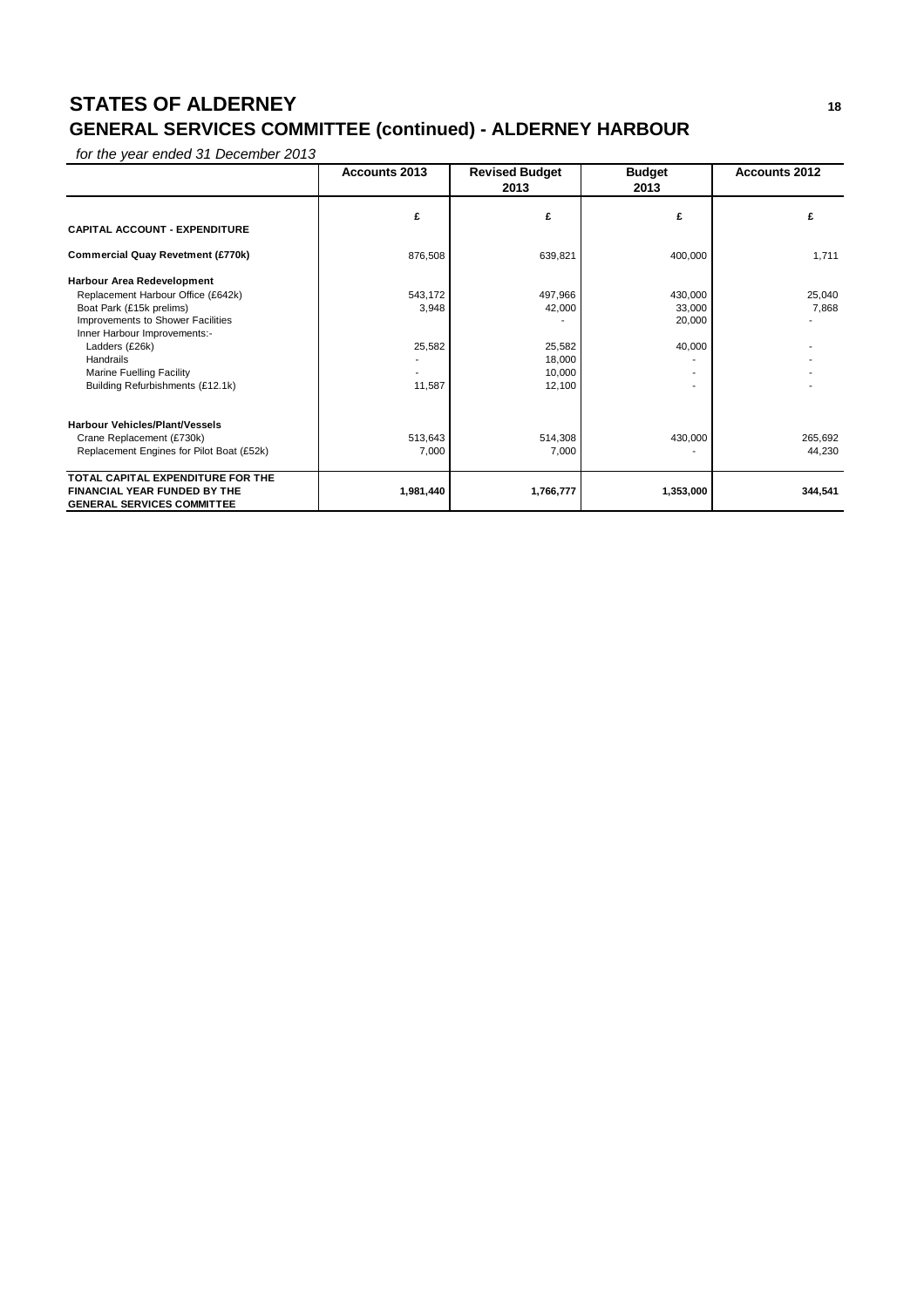## **Summary of Balances at 31 December 2013**

| LE BANQUAGE HOUSING LOANS SCHEME<br>CAPITAL ACCOUNT |                |                                                                                   |                | 2013<br>£          |
|-----------------------------------------------------|----------------|-----------------------------------------------------------------------------------|----------------|--------------------|
| Balance of Funds at 01.01.13                        |                |                                                                                   |                | 199,099            |
| Transfer to Alderney Housing Association            |                |                                                                                   |                | (199, 099)         |
| Balance of Funds at 31.12.13                        |                |                                                                                   |                | 0                  |
|                                                     |                |                                                                                   |                |                    |
| COINS IN CIRCULATION ACCOUNT                        |                |                                                                                   |                |                    |
| Value of coins in circulation at 01.01.13           |                |                                                                                   |                | 3,410,906          |
| Value of coins issued in 2013                       |                |                                                                                   |                | 102,600            |
| Less: Value of coins withdrawn from circulation     |                |                                                                                   |                | 3,513,506<br>(648) |
| Value of coins in circulation at 31.12.13           |                |                                                                                   |                | 3,512,858          |
|                                                     |                |                                                                                   |                |                    |
| <b>CURRENCY RESERVE FUND</b>                        |                |                                                                                   |                |                    |
| Balance at 01.01.13                                 |                |                                                                                   |                | 409,147            |
| Reserve for base metal coins issued in 2013         |                |                                                                                   |                | 22,594<br>431,741  |
| Less: Value of coins redeemed.                      |                |                                                                                   |                | (648)              |
| Transfer of funds to SoA Revenue Account            |                |                                                                                   |                | (21, 150)          |
| Balance at 31.12.13                                 |                |                                                                                   |                | 409,943            |
| <b>INVESTMENTS</b>                                  |                |                                                                                   |                |                    |
|                                                     |                |                                                                                   |                |                    |
| 2012                                                |                |                                                                                   | 2013           |                    |
| <b>SHARES</b>                                       | £              | <b>Alderney Electricity Ltd.</b><br>Ordinary Shares at £1 each fully paid at cost | <b>SHARES</b>  | £                  |
|                                                     |                |                                                                                   |                |                    |
| 1,146,090                                           | 39,860         | Balance at 01.01.13 and 31.12.13                                                  | 1,146,090      | 39,860             |
|                                                     |                |                                                                                   |                |                    |
| 2012                                                |                |                                                                                   | 2013           |                    |
| <b>SHARES</b>                                       | £              | Alderney Electricity Ltd.<br>7% Cumulative Preference Shares                      | <b>SHARES</b>  | £                  |
|                                                     |                | at £1 each fully paid at cost                                                     |                |                    |
|                                                     |                |                                                                                   |                |                    |
| 11,150                                              | 5,659          | Balance at 01.01.13 and 31.12.13                                                  | 11,150         | 5.659              |
| 2012                                                |                |                                                                                   | 2013           |                    |
| <b>SHARES</b>                                       | £              | Alderney eGambling Ltd                                                            | <b>SHARES</b>  | £                  |
|                                                     |                | Ordinary Shares at £1 each fully paid at cost                                     |                |                    |
| 1                                                   | 1              | Balance at 01.01.13 and 31.12.13                                                  | 1              | 1                  |
|                                                     |                |                                                                                   |                |                    |
| 2012                                                |                |                                                                                   | 2013           |                    |
| <b>SHARES</b>                                       | £              | <b>Alderney Golf Club</b>                                                         | <b>SHARES</b>  | £                  |
|                                                     |                | Shares at £1 each fully paid at cost                                              |                |                    |
| 650                                                 | 650            | Balance at 01.01.13 and 31.12.13                                                  | 650            | 650                |
|                                                     |                |                                                                                   |                |                    |
| 2012                                                |                |                                                                                   | 2013           |                    |
| <b>SHARES</b>                                       | £              | Royal Connaught Residential Home Ltd                                              | <b>SHARES</b>  | £                  |
|                                                     |                | Shares at £1 each fully paid at cost                                              |                |                    |
| $\overline{2}$                                      | $\overline{2}$ | Balance at 01.01.13 and 31.12.13                                                  | $\overline{2}$ | 2                  |
|                                                     |                |                                                                                   |                |                    |

.